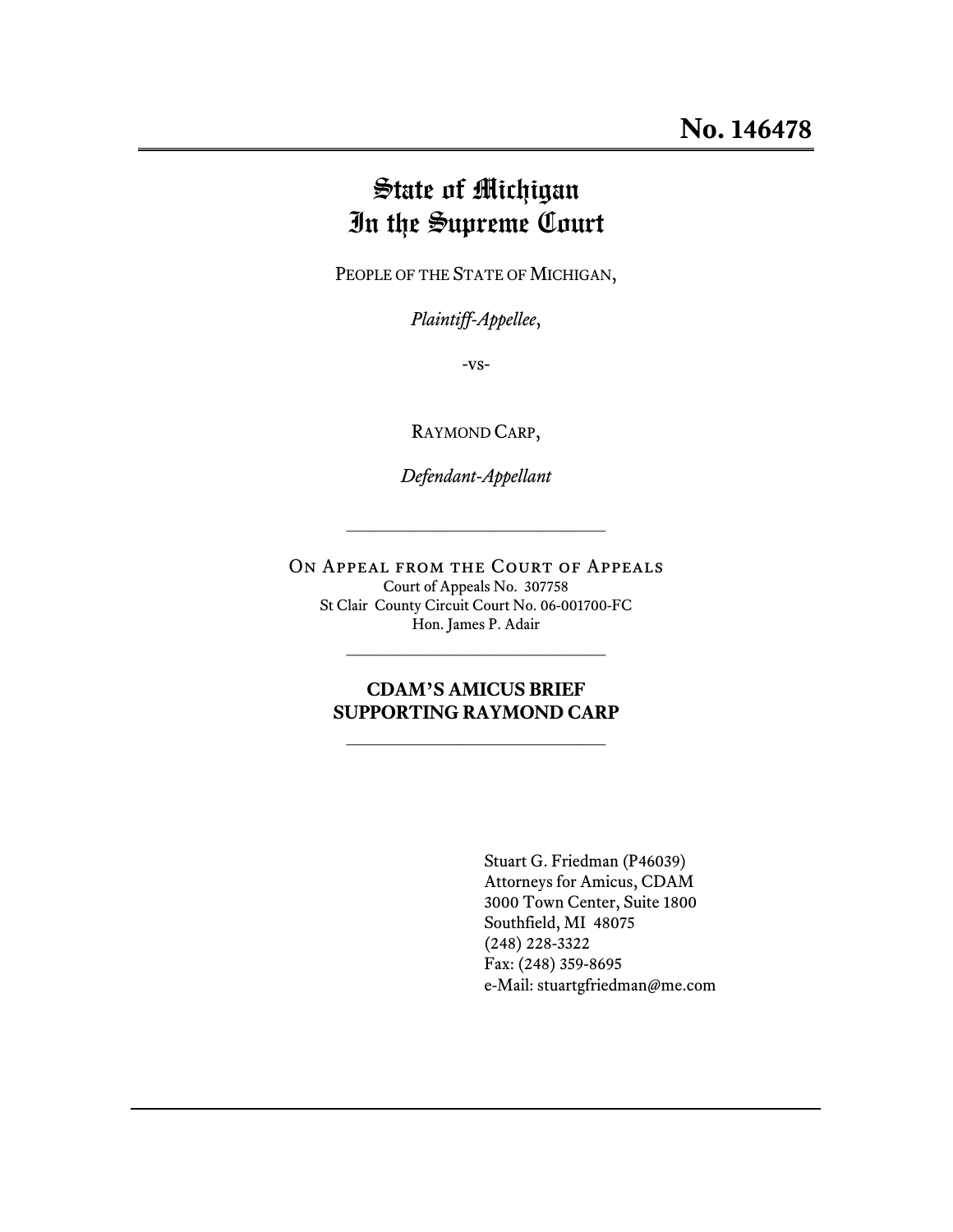| <b>Table of Contents</b> |  |
|--------------------------|--|
|--------------------------|--|

| 1.<br>$a$ .<br>b. | The United States Supreme Court's companion<br>ruling in Jackson v Hobbs was a collateral review<br>case. Mr. Jackson could only have been granted<br>Jackson v Norris was unquestionably on<br>collateral review by the time it reached the<br>Supreme Court. Mr. Jackson's conviction and<br>appeal had long predated the<br>direct<br>Roper/Graham/Miller Trilogy; he had let the<br>time for filing a petition for direct appeal lapse<br>and was proceeding on an extraordinary writ in<br>the state courts. The U.S. Supreme Court could<br>only have given Mr. Jackson the benefit of its<br>ruling if Jackson v Hobbs was fully retroactive 8 |
|-------------------|-------------------------------------------------------------------------------------------------------------------------------------------------------------------------------------------------------------------------------------------------------------------------------------------------------------------------------------------------------------------------------------------------------------------------------------------------------------------------------------------------------------------------------------------------------------------------------------------------------------------------------------------------------|
| c.                | The Kentucky Scheme Involved in Padilla v                                                                                                                                                                                                                                                                                                                                                                                                                                                                                                                                                                                                             |
|                   |                                                                                                                                                                                                                                                                                                                                                                                                                                                                                                                                                                                                                                                       |
|                   |                                                                                                                                                                                                                                                                                                                                                                                                                                                                                                                                                                                                                                                       |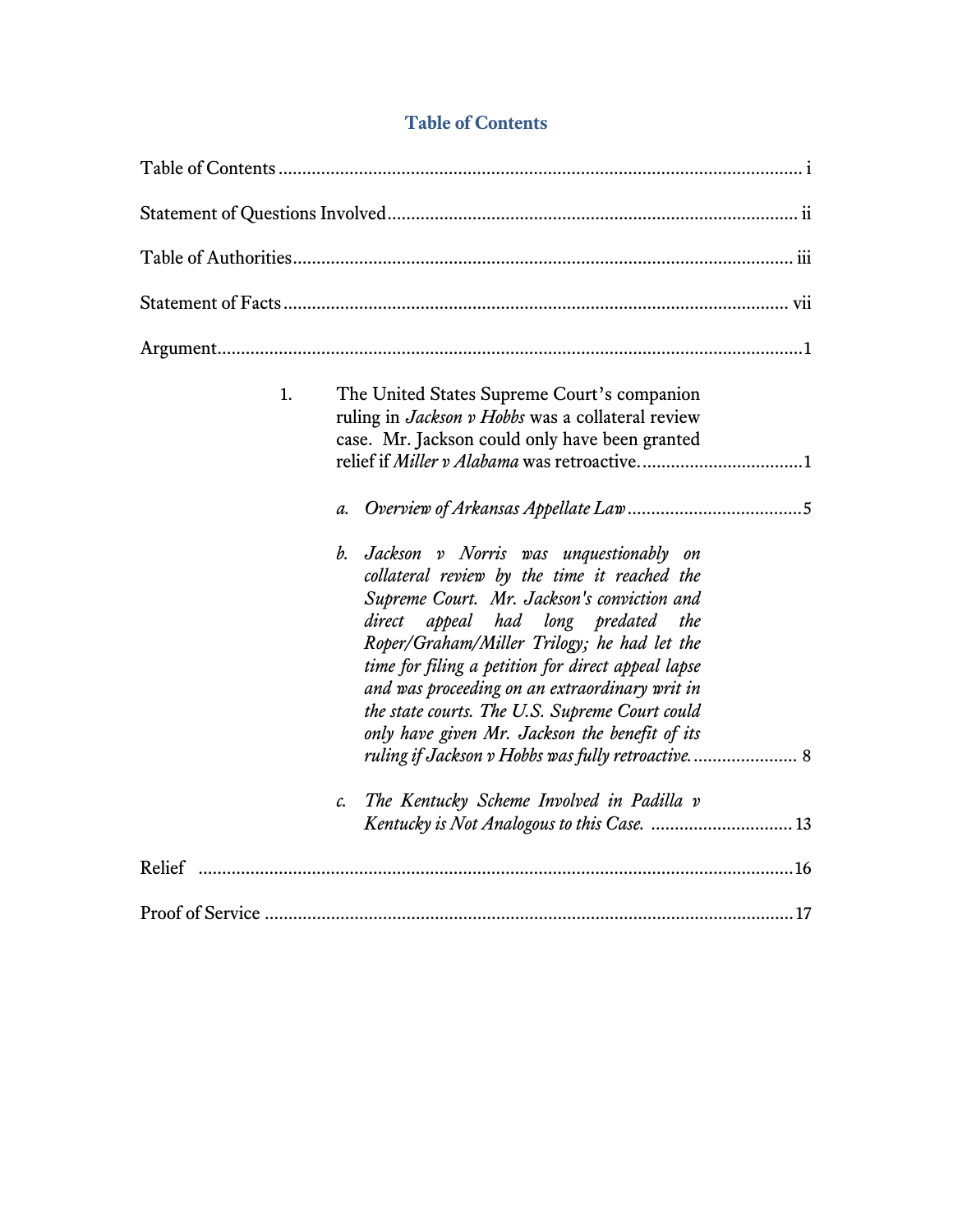### **Statement of Questions Involved**

1. **Does the United States Supreme Court's in the collateral review case** *Jackson v Hobbs* **prove that the United States Supreme Court intended for the** *Miller*  **rule to be fully retroactive?**

> Amicus *CDAM answers, "Yes." Defendant-Appellant answers, "Yes." The St Clair Prosecutor and the Michigan Attorney General answer "No." The Court of Appeals answered, "No." The foreign jurisdictions which have addressed the issue are sharply divided.*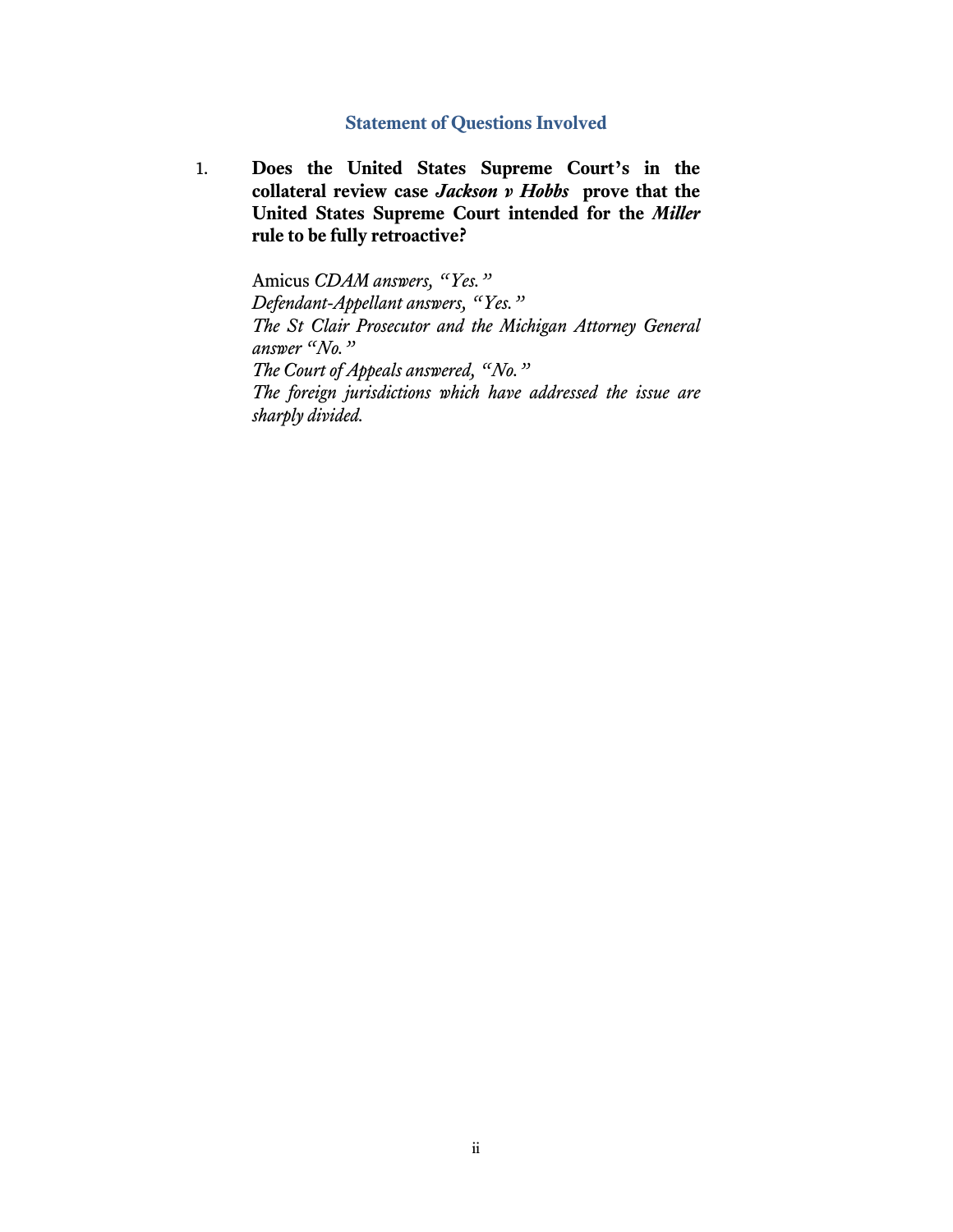# **Table of Authorities**

| Cases                                                                                                                                         | Page(s) |
|-----------------------------------------------------------------------------------------------------------------------------------------------|---------|
|                                                                                                                                               |         |
|                                                                                                                                               |         |
|                                                                                                                                               |         |
|                                                                                                                                               |         |
|                                                                                                                                               |         |
|                                                                                                                                               |         |
| Com. v Padilla, 253 SW3d 482, 483-84 (Ky. 2008) rev'd and remanded<br>sub nom. Padilla v Kentucky, 559 US 356, 130 S Ct 1473, 176 L Ed 2d 284 |         |
|                                                                                                                                               |         |
| Danforth v Minnesota, 552 US 264; 128 S Ct 1029; 169 L Ed 2d 859 (2008) 11                                                                    |         |
| Diatchenko v. Dist. Attorney for Suffolk Dist., 466 Mass. 655, 666-67 (2013)                                                                  |         |
|                                                                                                                                               |         |
|                                                                                                                                               |         |
|                                                                                                                                               |         |
|                                                                                                                                               |         |
|                                                                                                                                               |         |
|                                                                                                                                               |         |
|                                                                                                                                               |         |
|                                                                                                                                               |         |
|                                                                                                                                               |         |
|                                                                                                                                               |         |
|                                                                                                                                               |         |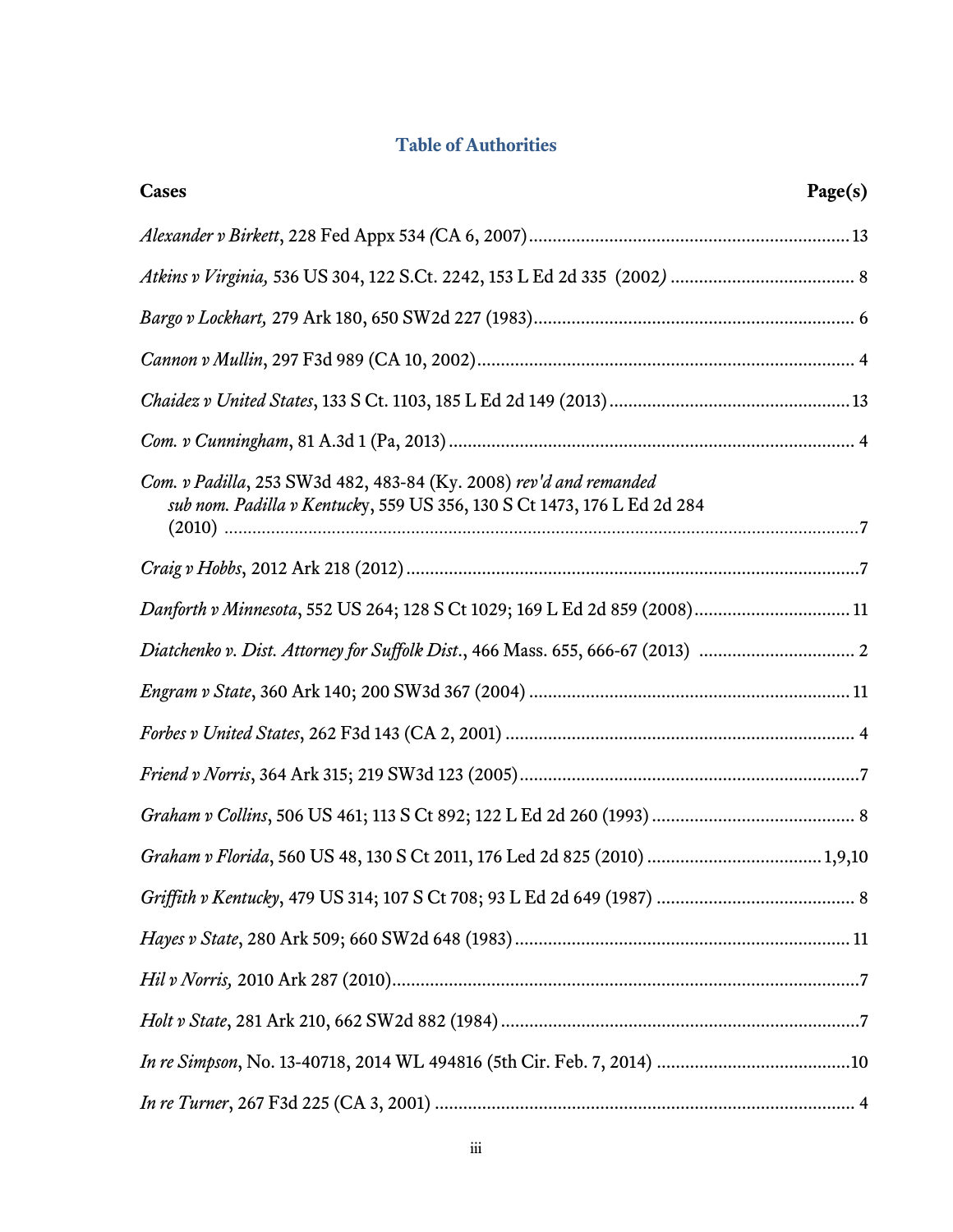| Jackson v State,                                                          |    |
|---------------------------------------------------------------------------|----|
| Jackson v State,                                                          |    |
| Johnson v. Ponton, 3:13-CV-404, 2013 WL 5663068 (ED Va, Oct. 16, 2013) 13 |    |
|                                                                           |    |
|                                                                           |    |
|                                                                           |    |
|                                                                           |    |
| Meny v Norris,                                                            |    |
| Miller v Alabama,                                                         |    |
| Mitchell v State,                                                         |    |
| Morgan v Hobbs,                                                           |    |
| Padilla v. Kentucky, 559 US 356, 130 S Ct 1473, 176 L Ed 2d 284 (2010)    | 13 |
| Penry v Lynaugh,                                                          |    |
| People v Caballero,                                                       |    |
| People v Hill,                                                            |    |
|                                                                           |    |
| Roper v Simmons,                                                          |    |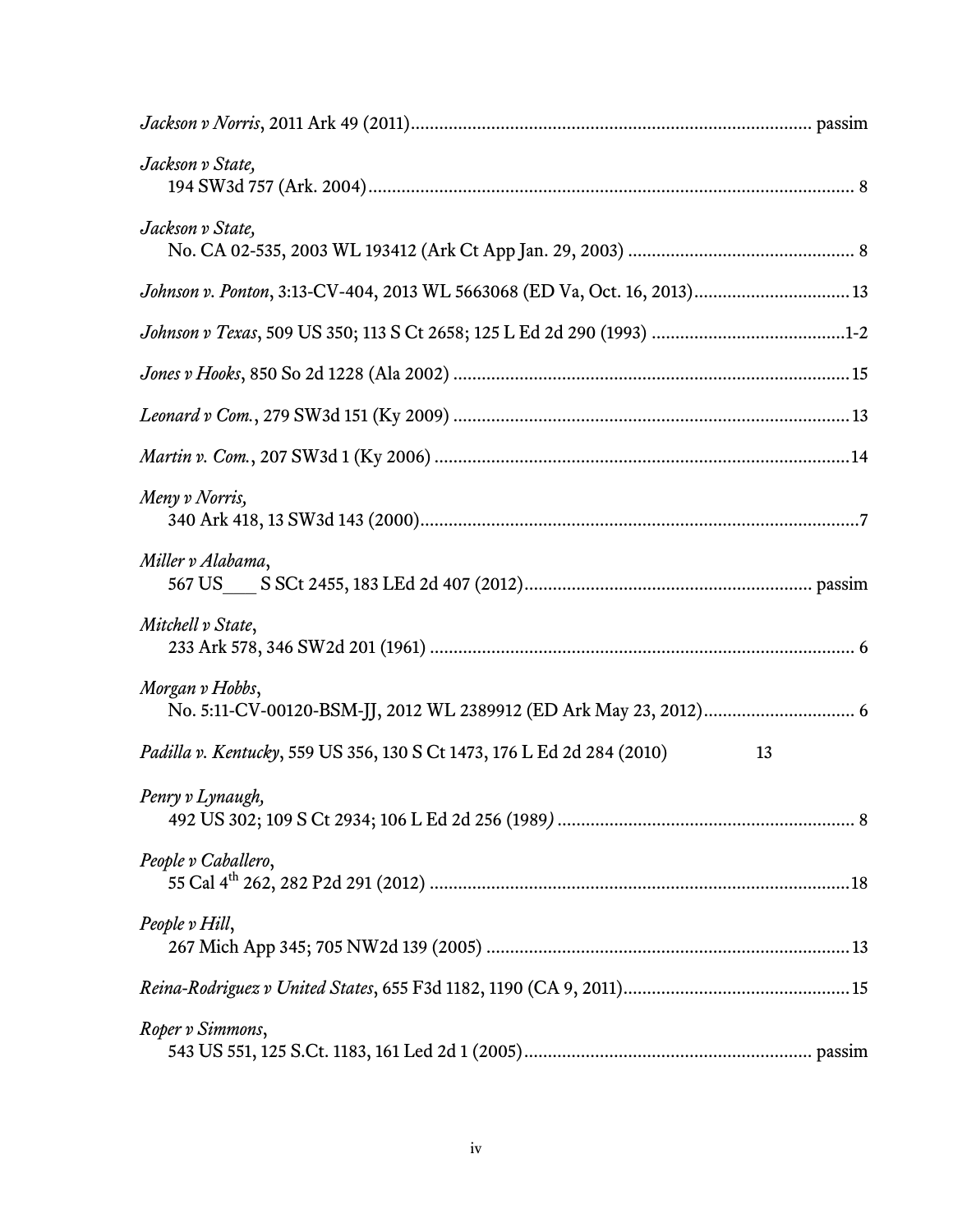| Ruiz v State,             |
|---------------------------|
| Rummel v Estelle,         |
| Rutledge v United States, |
| Solem v Helm,             |
| State v Markham,          |
|                           |
|                           |
| Taylor v State,           |
| Teague v Lane,            |
| Tyler v Cain,             |
|                           |
| Wallace v Willock,        |
| <b>STATUTES</b>           |
|                           |
|                           |
|                           |
|                           |
|                           |
|                           |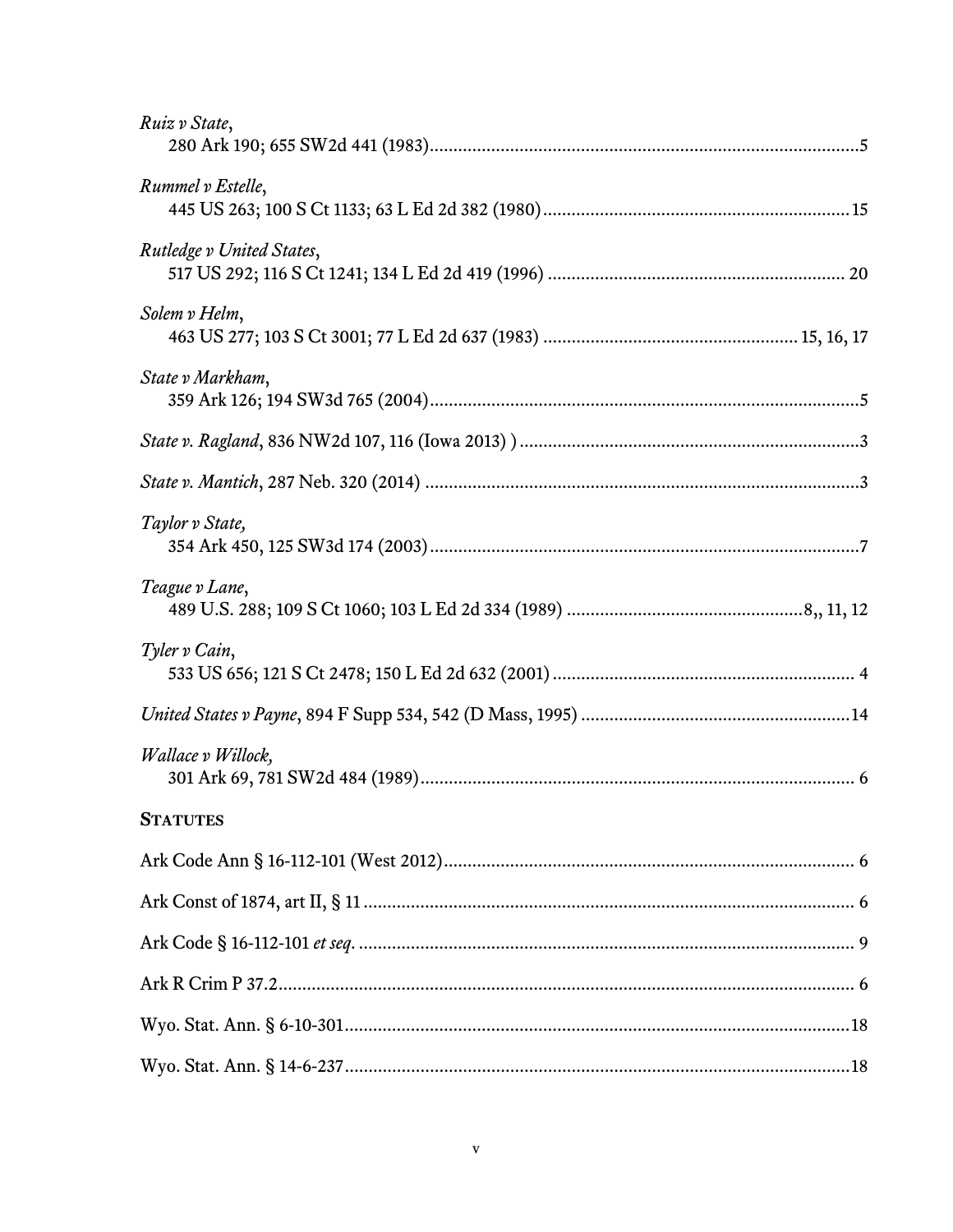# **OTHER AUTHORITIES**

| Brief, National Association of Organization of Victims of Juvenile Lifers in Support of |     |
|-----------------------------------------------------------------------------------------|-----|
| Chemerinsky: Juvenile Life-Without-Parole Case Means Courts Must Look at                |     |
| Mandatory Sentences, A.B.A. J. Law News Now, (Aug. 8, 2012, 8:30 AM),                   |     |
| http://www.abajournal.com/news/article/Chemerinsky juvenile life-                       |     |
|                                                                                         |     |
| Christopher N. Lasch, The Future of Teague Retroactivity, or "Redressability," after    |     |
| Danforth v. Minnesota: Why Lower Courts Should Give Retroactive Effect to New           |     |
| Constitutional Rules of Criminal Procedure in Postconviction Proceedings, 46 Am         |     |
|                                                                                         | .15 |
| D. Ward, Post-Conviction Remedies in Arkansas: What's a Lawyer to Do? Ark               |     |
|                                                                                         |     |
| Mariko K. Shitama, <i>Bringing Our Children Back from the Land of Nod: Why the</i>      |     |
|                                                                                         |     |
| Eighth Amendment Forbids Condemning Juveniles to Die in Prison for Accessorial          |     |
|                                                                                         |     |
| US Supreme Court Records and Briefs, Cunningham v Pennsylvania, Docket No.              |     |
|                                                                                         |     |
|                                                                                         |     |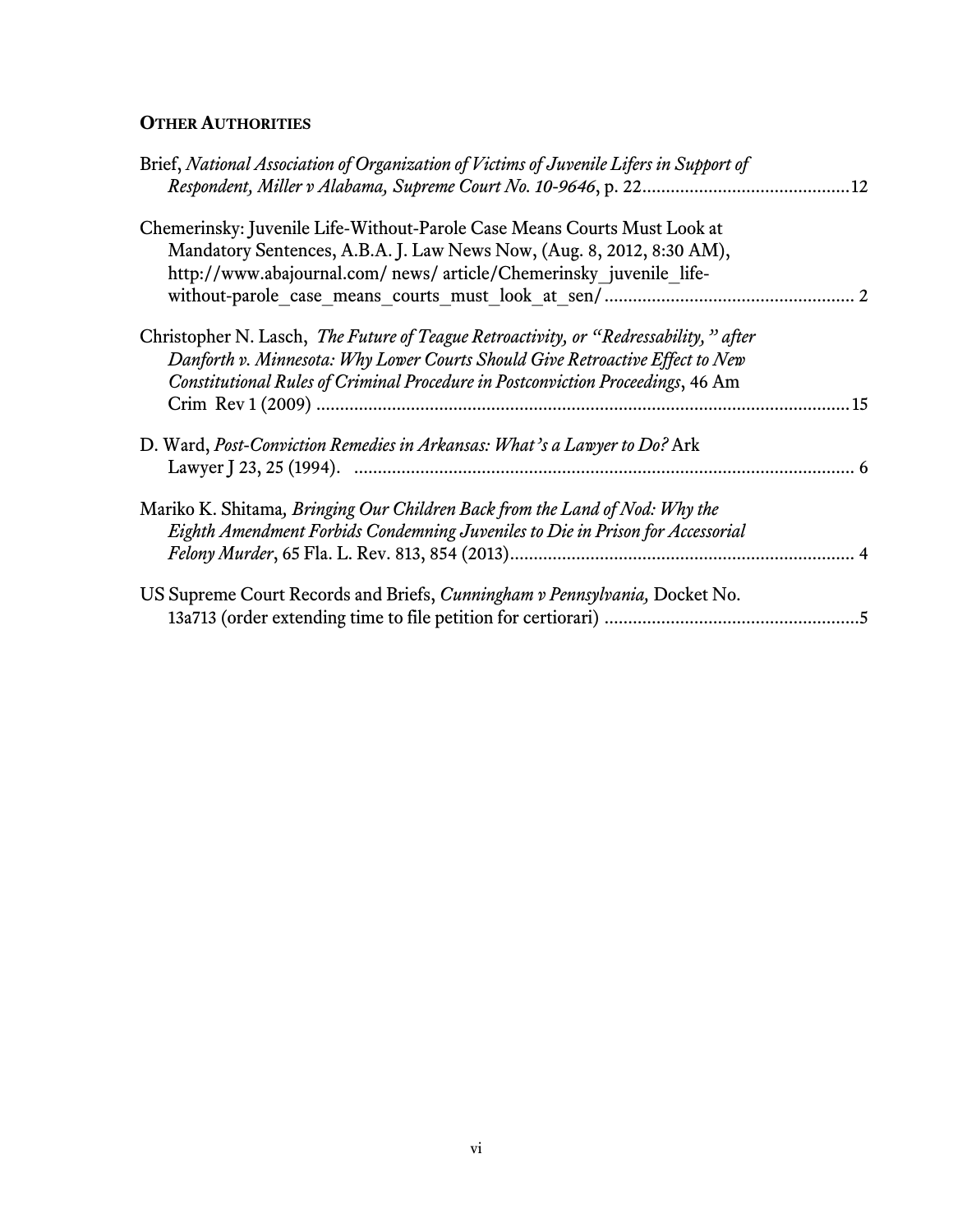# **Statement of Facts**

CDAM relies on the Appellant's Statement of Facts.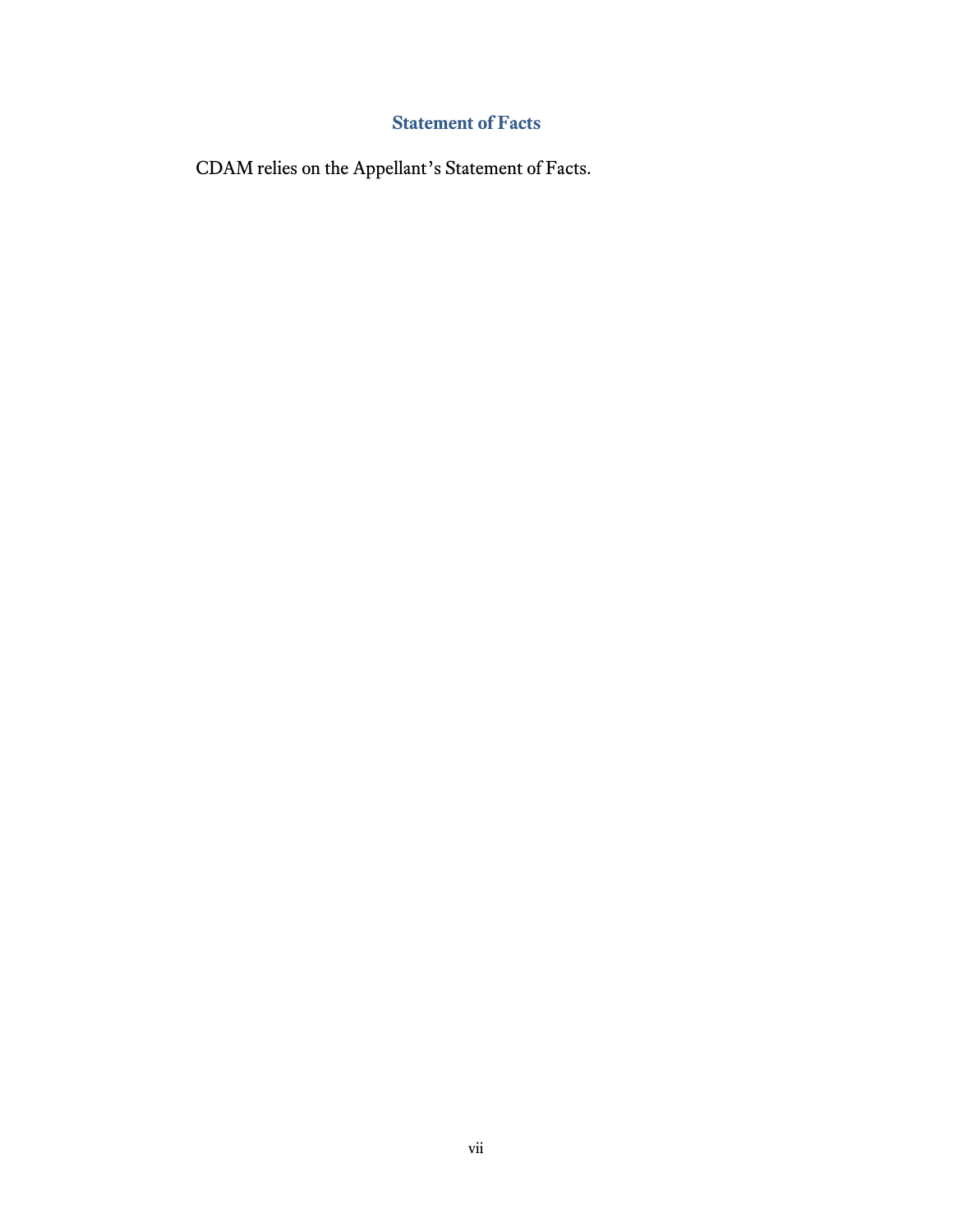#### **Argument**

**1. The United States Supreme Court's companion ruling in** *Jackson v Hobbs* **was a collateral review case. Mr. Jackson could only have been granted relief if** *Miller v Alabama* **was retroactive.** 

The United States Supreme Court's ruling in *Jackson v Hobbs* (the companion case of *Miller v Alabama)* was a retroactive application of the *Miller* ruling to a case which came to the Supreme Court from an Arkansas Supreme Court decision denying Mr. Jackson habeas corpus relief. Mr. Jackson's conviction predated the entire line of cases finding that mandatory death penalty or life sentence to a juvenile offender was cruel or unusual punishment under the Federal Eighth Amendment. $^1$ 

If the Prosecutor's theory of retroactivity was correct, Mr. Jackson could not have received the benefit of this new ruling on collateral review.<sup>2</sup> If that was the case, the Court would have granted relief to Mr. Miller and denied it to Mr. Jackson.<sup>3</sup> This

 $\overline{a}$ 

<sup>1</sup> *Roper v Simmons*, 543 U.S. 551, 125 S.Ct. 1183, 161 L Ed 2d 1 (2005); *Graham v Florida*, 560 US 48, 130 S.Ct. 2011, 2021–23, 176 L Ed 2d 825 (2010).

<sup>2</sup> *See Penry v Lynaugh*, 492 US 302, 313; 109 S Ct 2934; 106 L Ed 2d 256 (1989), *abrogated by Atkins v Virginia*, 536 US 304, 122 S Ct 2242; 153 L Ed 2d 335 (2002*)* (noting that under *Teague*, Supreme Court will not apply a new rule to a case on collateral review unless that rule applies retroactively to all cases on collateral review). "[O]nce a new rule is applied to the defendant in the case announcing the rule, evenhanded justice requires that it be applied retroactively to all who are similarly situated." *Teague v Lane*, 489 U.S. 288, 300; 109 S Ct 1060; 103 L Ed 2d 334 (1989). *See also Griffith v Kentucky*, 479 US 314, 323; 107 S Ct 708; 93 L Ed 2d 649 (1987) ("[S]elective application of new rules violates the principle of treating similarly situated defendants the same.")

<sup>3</sup> *Cf Graham v Collins*, 506 US 461, 466-67; 113 S Ct 892; 122 L Ed 2d 260 (1993) (declining to grant relief to the defendant in a collateral review case because granting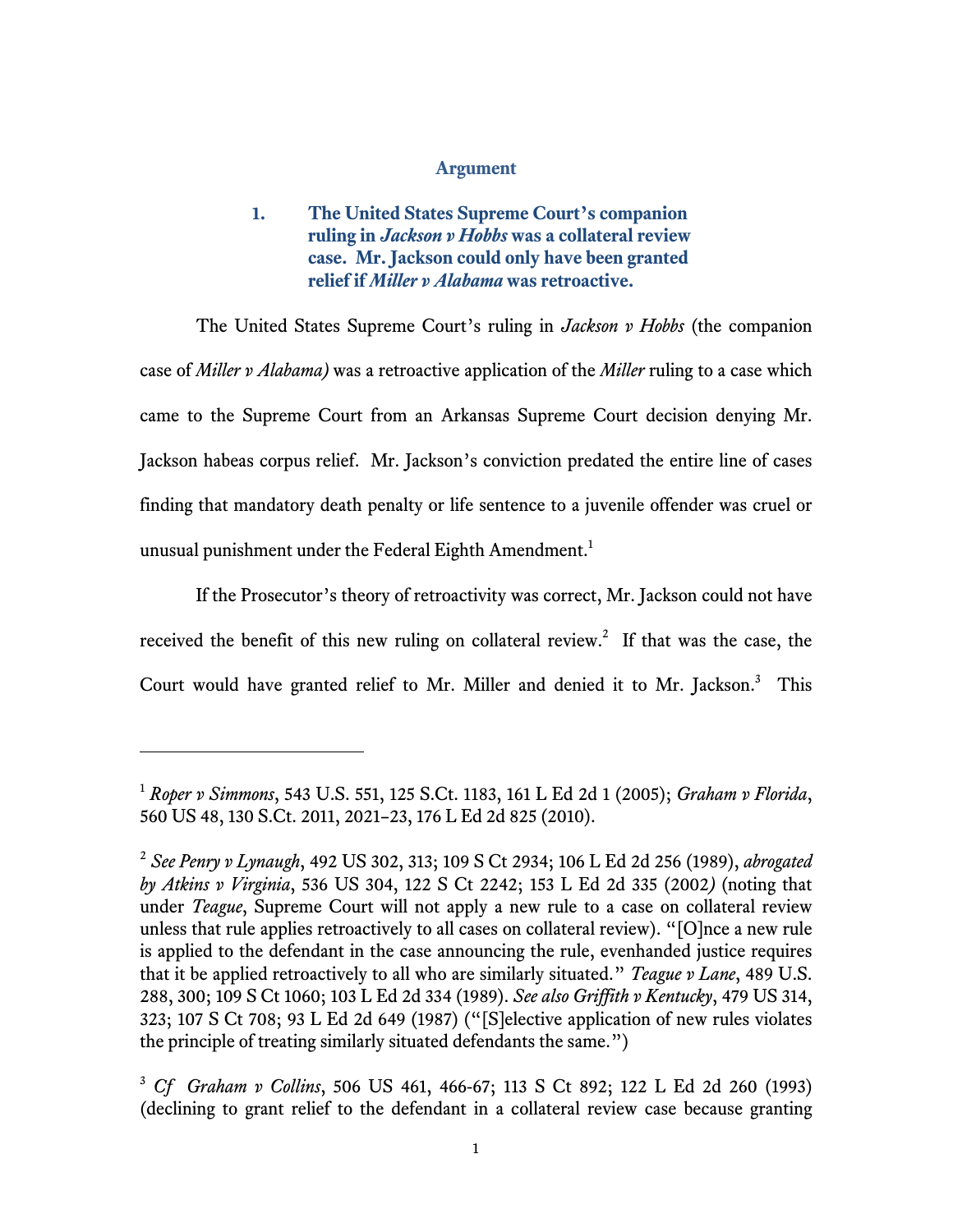common sense point has caused a number of state courts to find that *Miller* is retroactive.

As the Massachusetts Supreme Judicial Court noted: <sup>4</sup>

l

Following the issuance of the decision in Roper the defendant in Miller's companion case, Kuntrell Jackson, filed a petition for a writ of habeas corpus, arguing that a mandatory sentence of life in prison without parole for a fourteen year old offender who had been convicted of murder violated the Eighth Amendment. Miller, supra at 2461. After holding that the imposition of such a sentence on a juvenile homicide offender was unconstitutional because it constituted "cruel and unusual punishment," the Supreme Court applied this "new" rule to Jackson's case. As the Court stated in Teague "once a new rule is

relief would require announcement of new rule of constitutional law), *with Johnson v Texas*, 509 US 350; 113 S Ct 2658; 125 L Ed 2d 290 (1993) (noting that defendant raising same issue as petitioner in *Graham* was entitled to ruling on merits because issue was raised on direct review).

<sup>4</sup> *Diatchenko v. Dist. Attorney for Suffolk Dist*., 466 Mass 655, 666-67 (2013). This fairness point was also raised by Dean Erwin Chemerinsky when he wrote:

> On balance, we think the best analysis of the issue is found in an article by Dean Erwin Chemerinsky. He stated: There is a strong argument that Miller should apply retroactively: It says that it is beyond the authority of the criminal law to impose a mandatory sentence of life without parole. It would be terribly unfair to have individuals imprisoned for life without any chance of parole based on the accident of the timing of the trial........ [T]he Miller Court did more than change procedures; it held that the government cannot constitutionally impose a punishment. As a substantive change in the law which puts matters outside the scope of the government's power, the holding should apply retroactively.Erwin Chemerinsky,

Chemerinsky: Juvenile Life-Without-Parole Case Means Courts Must Look at Mandatory Sentences, A.B.A. J. Law News Now, (Aug. 8, 2012, 8:30 AM), http://www.abajournal.com/ news/ article/Chemerinsky juvenile life-withoutparole case means courts must look at sen/.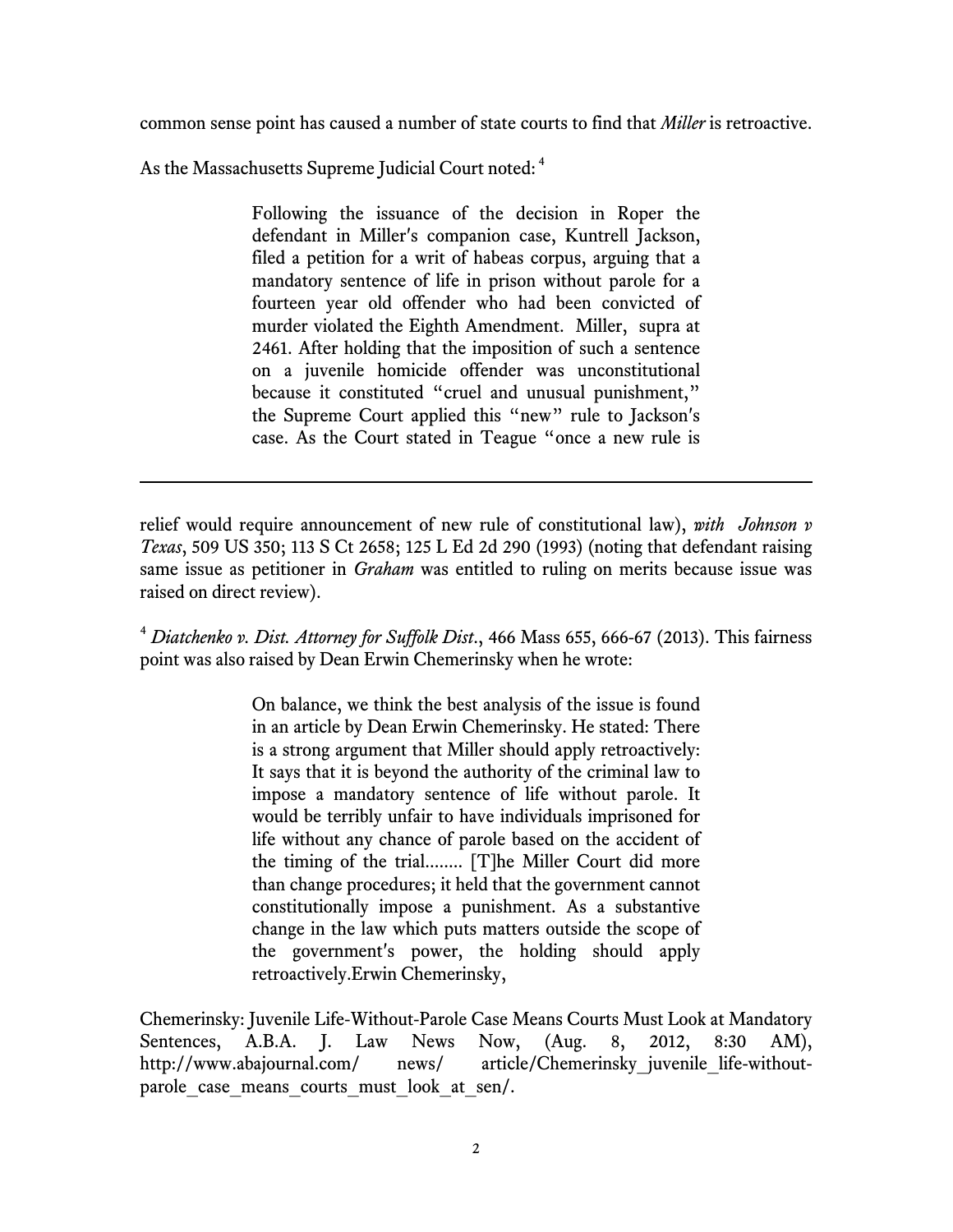applied to the defendant in the case announcing the rule, even handed justice requires that it be applied retroactively to all who are similarly situated.

Similarly, as the Iowa Supreme Court recognized:<sup>5</sup>

l

More specifically, the cases used by the Court in *Miller* to support its holding have been applied retroactively on both direct and collateral review. This practical observation of the treatment of the underlying authority of *Miller* is instructive. If a substantial portion of the authority used in *Miller* has been applied retroactively, *Miller* should logically receive the same treatment.

The procedural posture of the *Miller* decision further supports retroactive application. *Miller* involved the companion case of *Jackson v. Hobbs. Miller* was a direct appeal, but *Jackson* involved a petition for habeas corpus brought after the conviction had been affirmed on direct appeal. *See id.* Nevertheless, the Supreme Court specifically held the new rule applied not only to the defendant in *Miller,* but also to the defendant in *Jackson* on collateral review. The Court directed that the defendant in *Jackson* be given an individualized hearing. *See id.* There would have been no reason for the Court to direct such an outcome if it did not view the *Miller* rule as applying retroactively to cases on collateral review. We also recognize that the dissent in *Miller* suggested the majority's decision would invalidate other cases across the nation. Again, the dissent would not have raised this concern if the Court did not believe its holding applied to cases on collateral review.

<sup>5</sup> *State v Ragland*, 836 NW2d 107, 116 (Iowa 2013) (most citations omitted). *See also State v. Mantich*, 287 Neb. 320 (2014); *In re Simpson*, 13-40718, 2014 WL 494816 (5th Cir. Feb. 7, 2014) (granting leave to file a successive habeas corpus petition because the Defendant established a prima facie case that *Miller* is fully retroactive because of the Court's treatment of the *Jackson* matter).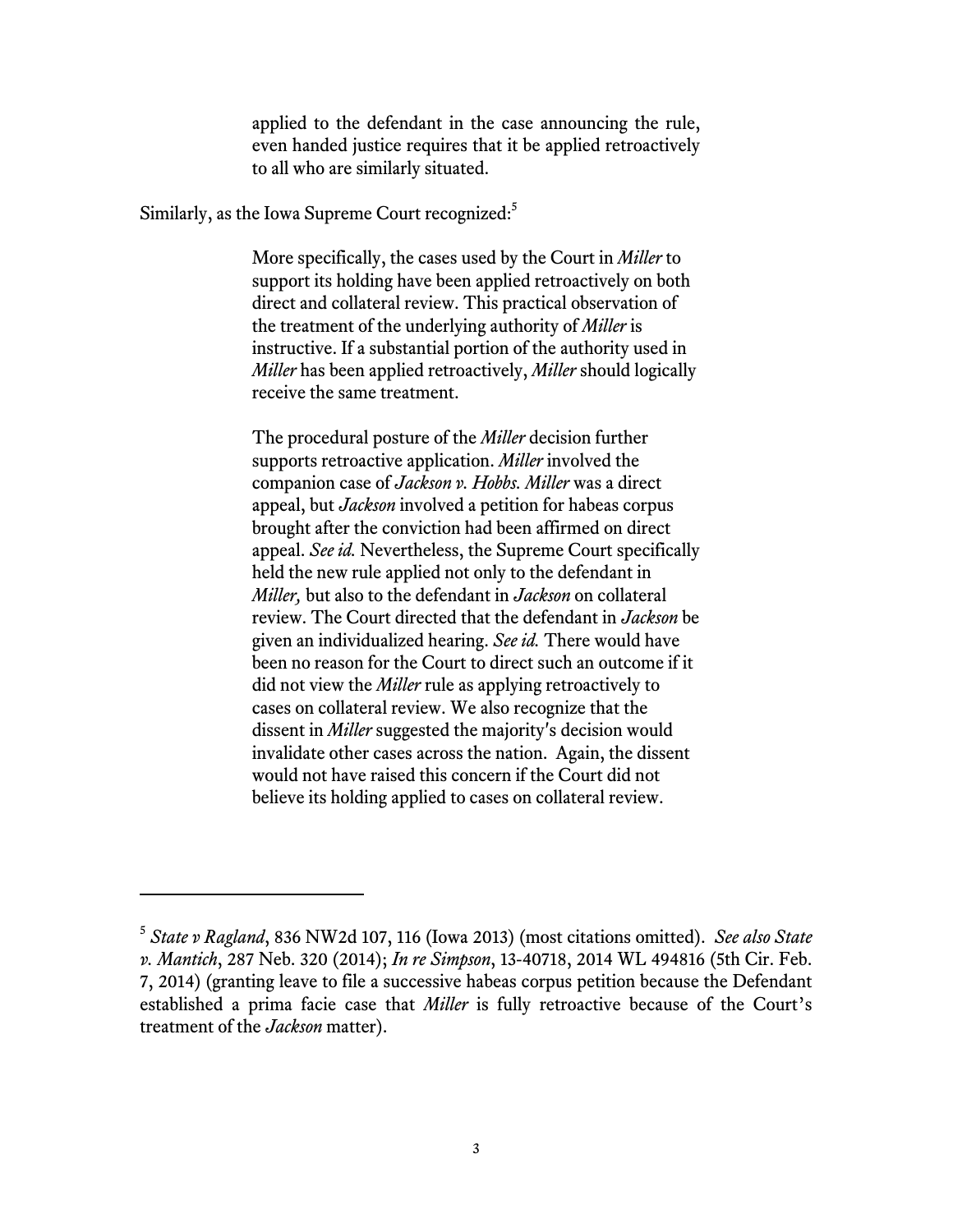This issue is designed to give this Court a fuller look at the *Jackson* ruling and to demonstrate that the Court necessarily decided the retroactivity question when it agreed to hear a case on collateral review to make this important decision.<sup>6</sup>

Contrary to the Attorney General's position, the Court was fully aware of the implication of its rulings as is evidenced by the *Miller* dissent which took notice of this issue. As dissenting Pennsylvania Supreme Court Justice Baer recognized, the Court's decision to take both of these cases and resolve and apply the remedy to both is telling and consistent with the Court's overarching recognition that "children are constitutionally different."<sup>7</sup>

 $6$  U.S. Supreme Court precedent makes it clear that there does not need to be a formal opinion declaring a ruling fully retroactive for it to be retroactive. *Tyler v Cain*, 533 US 656, 668; 121 S Ct 2478; 150 L Ed 2d 632 (2001) (O'Connor J., concurring) (explaining that Supreme Court need not expressly hold new rule to be retroactive, but retroactivity may be "logically dictate[d]").

Federal Appellate courts have viewed Justice O'Connor's concurrence in *Tyler* as being representative of the majority's opinion and position. *See, e.g., Cannon v Mullin*, 297 F3d 989, 993-94, 993, n 3 (CA 10, 2002) (noting that Justice O'Connor's concurrence provided necessary fifth vote in *Tyler* and citing her description of standard for establishment of retroactivity by "strict logical necessity"); *In re Turner*, 267 F3d 225, 228 (CA 3, 2001) ("[Justice O'Connor's] reasoning adds to our understanding of the impact of *Tyler*."); *Forbes v United States*, 262 F3d 143, 145, n 4 (CA 2, 2001) (per curiam) (noting that Justice O'Connor's concurrence was "necessary to achieve a majority" in *Tyler*).

<sup>7</sup> *Com. v. Cunningham*, 81 A.3d 1, 18 (Pa. 2013) (Baer, dissenting). *See also* Mariko K. Shitama*, Bringing Our Children Back from the Land of Nod: Why the Eighth Amendment Forbids Condemning Juveniles to Die in Prison for Accessorial Felony Murder*, 65 Fla. L. Rev. 813, 854 (2013) (suggesting the Court's actions strongly implied that its ruling is retroactive).

*N.b.* A certiorari petition will be filed on *Cunnigham* on February 27, 2014. *See* U.S. Supreme Court docketing computer available at: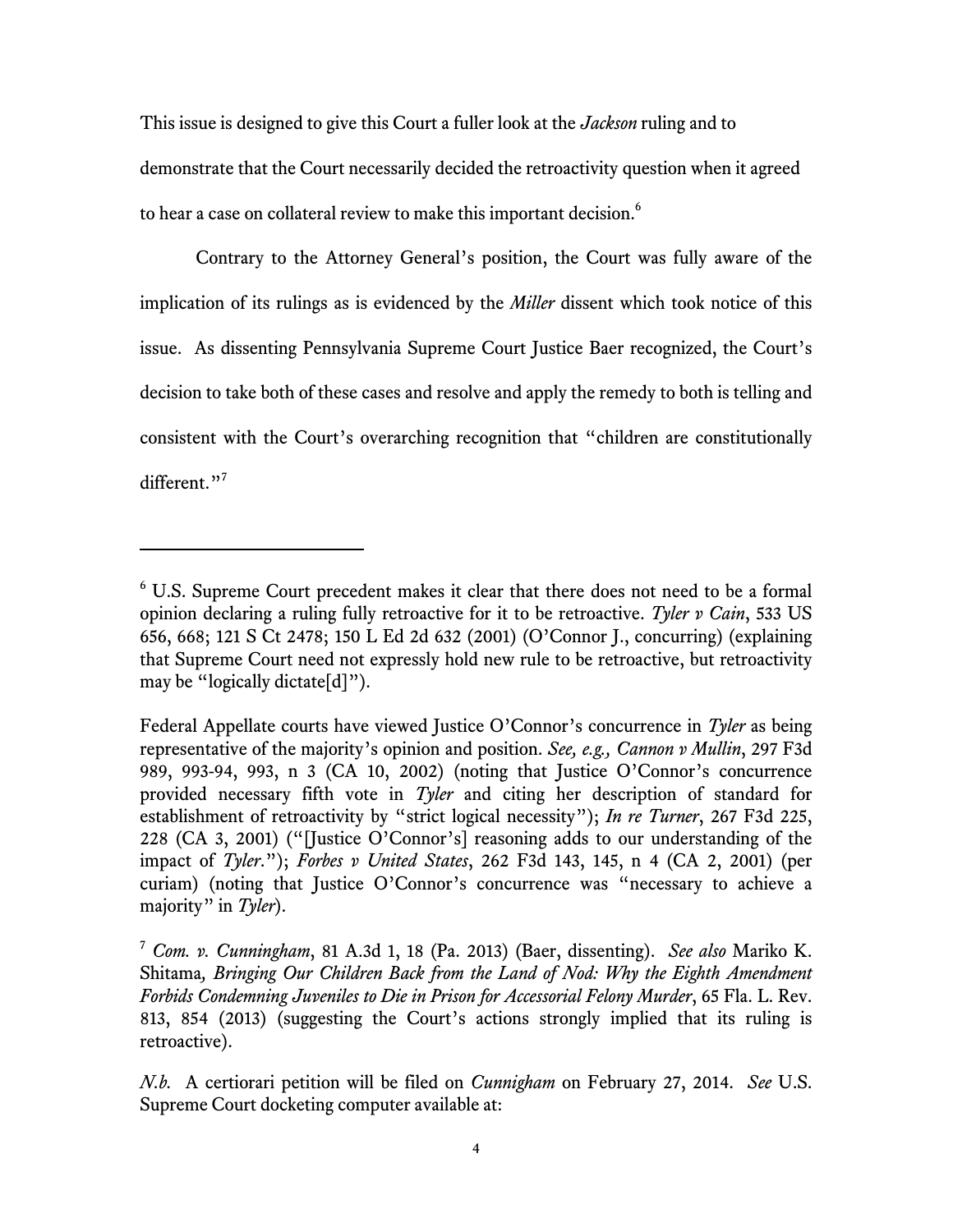#### *a. Overview of Arkansas Appellate Law*

In Arkansas (like Michigan), a criminal defendant has an appeal of right of his/her criminal conviction.<sup>8</sup> Their system is similar to Michigan with an appeal of right to their intermediary Court of Appeals and a discretionary appeal to the Arkansas Supreme Court.

Once that appeal is over, the accused has a right to file a petition for postconviction relief similar to Michigan's 6.500 motions. The caveat is that under Arkansas law, such a petition has to be filed within sixty days of the certification of the mandate. $^9\,$  A rule 37.1 petition is not a substitute for an appeal and an Arkansas criminal defendant is normally barred from raising issues that could have been raised on direct review. Additionally, an Arkansas criminal defendant is limited to one 37.1 petition (even in death penalty cases). *Ruiz v State*, 280 Ark 190; 655 SW2d 441 (1983).

In addition to these proceedings, Arkansas still recognizes various common law writs, but proceeding under them is highly disfavored and there are many prudential rules created to insure that these writs cannot be used to continue the appellate process. These

l

http://www.supremecourt.gov/Search.aspx?FileName=/docketfiles/13a713.htm

<sup>(</sup>last visited February 26, 2014).

<sup>8</sup> See *State v Markham*, 359 Ark 126, 127; 194 SW3d 765, 767 (2004) (noting that an accused, unlike the prosecution, has a broad constitutionally granted right to an appeal of right).

<sup>&</sup>lt;sup>9</sup>Ark R Crim P 37.2. In cases involving guilty plea based convictions, the defendant has 90 days after the sentencing to bring the challenge. *Id.*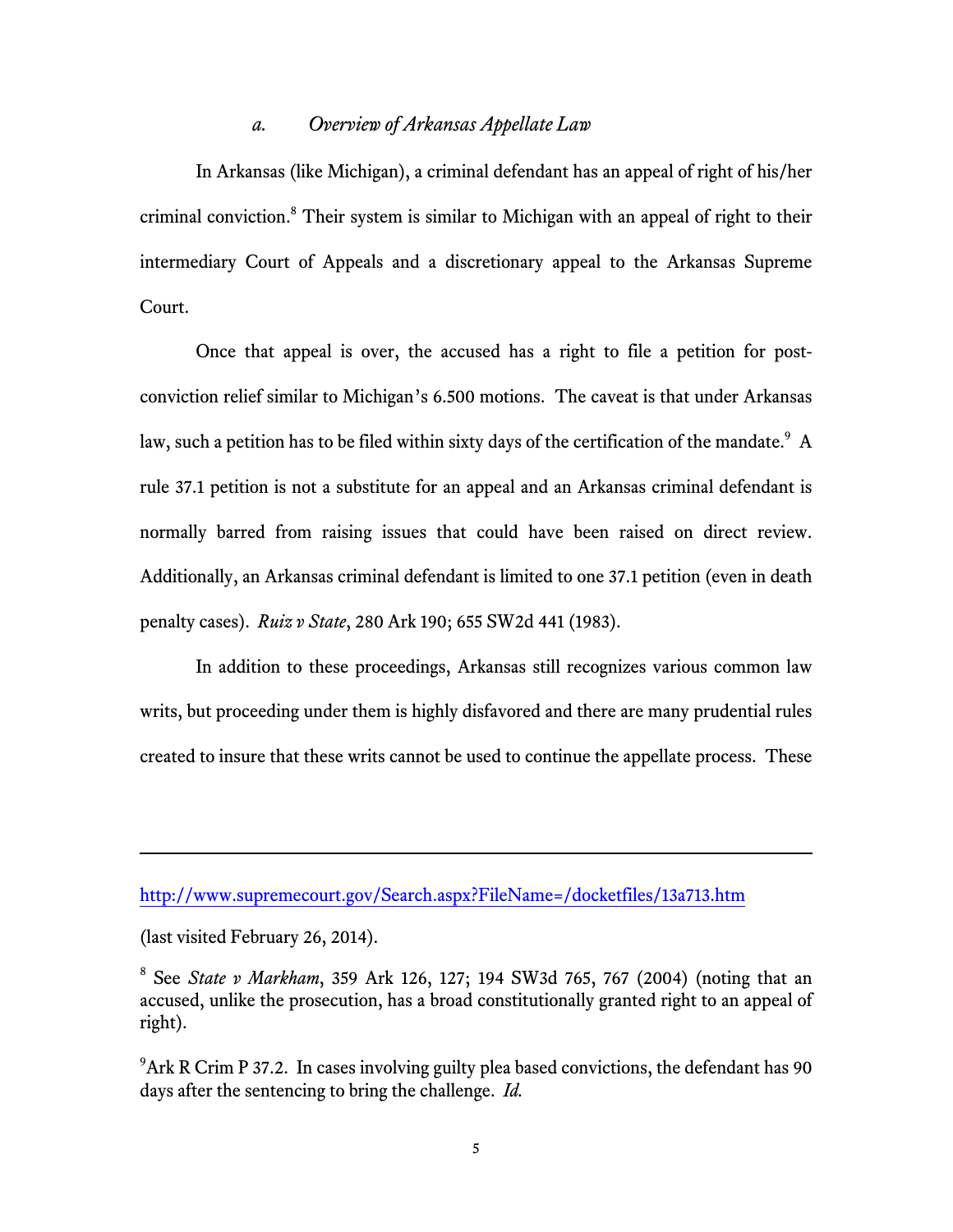include the writ of coram nobis, mandamus, and relevant to this dispute, the state writ of habeas corpus.<sup>10</sup>

Under Arkansas law, a writ of habeas corpus is an exceptionally narrow writ which should not be used as a substitute for an appeal. Two issues are cognizable in an Arkansas petition for writ of habeas corpus: (1) is the petitioner in custody pursuant due to a valid conviction? and 2) did the convicting court have jurisdiction?<sup>11</sup> Convictions pass muster as long as they are not invalid on their face. Further, there is a presumption in favor of jurisdiction of the convicting court.<sup>12</sup> A "writ of habeas corpus petition is only proper when it is shown that a commitment is invalid on its face or the court lacked jurisdiction."<sup>13</sup>. The *Wallace* Court stated that errors in the sentencing process were not cognizable under the Arkansas writ of habeas corpus.<sup>14</sup>

<sup>&</sup>lt;sup>10</sup>The Arkansas statute providing for the writ of habeas corpus is Ark Code Ann § 16-112-101 (West 2012). The provision is also provided for in their Constitution. See Ark Const of 1874, art II, § 11. For a general discussion of Arkansas Post-Conviction remedies, see D. Ward, *Post-Conviction Remedies in Arkansas: What's a Lawyer to Do?* Ark Lawyer J 23, 25 (1994).

<sup>11</sup> *Mitchell v State*, 233 Ark 578, 346 SW2d 201 (1961); *Bargo v Lockhart,* 279 Ark 180, 650 SW2d 227 (1983).

<sup>12</sup> *Wallace v Willock,* 301 Ark 69, 781 SW2d 484 (1989); *Holt v State*, 281 Ark 210, 662 SW2d 882 (1984).

<sup>13</sup> *Wallace*, 301 Ark at 71; 781 SW2d at 485

<sup>14</sup>*Morgan v Hobbs*, No. 5:11-CV-00120-BSM-JJ, 2012 WL 2389912 (ED Ark May 23, 2012), *report and recommendation adopted* 5:11CV00120 BSM-JJV, 2012 WL 2389896 (June 22, 2012) *But see:*

It is true that we will treat allegations of void or illegal sentences similar to the way that we treat problems of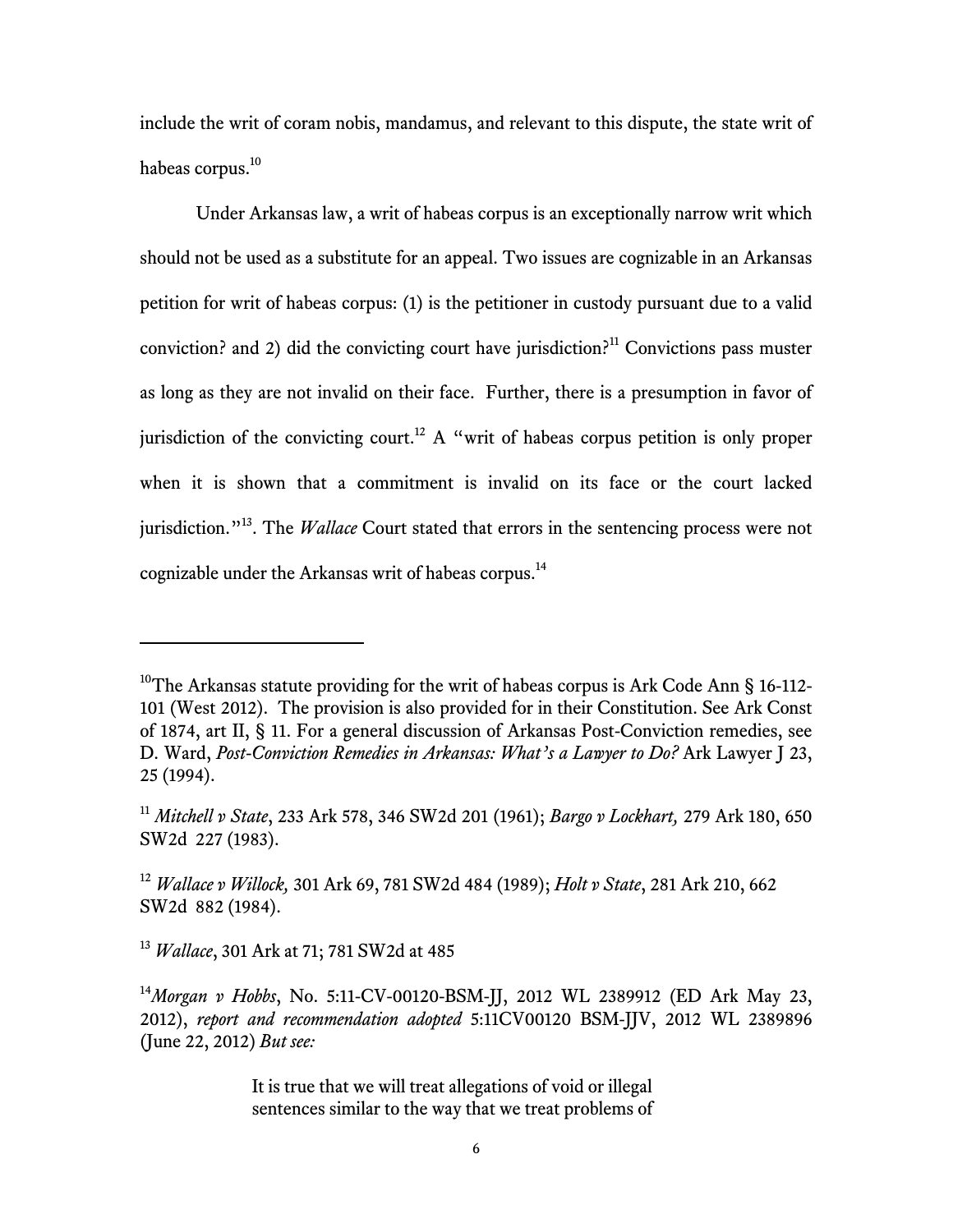A petition for writ of habeas corpus is simply not part of Arkansas's "ordinary appellate process."<sup>15</sup> While reasonable minds can differ as to whether an Arkansas Court could correct an unconstitutional sentence via their writ of habeas corpus, it is clear that habeas corpus is an extraordinary remedy that clearly qualifies as a collateral attack on a criminal conviction under *Teague*.

> subject-matter jurisdiction. *Taylor v State,* 354 Ark 450, 125 SW3d 174 (2003). Detention for an illegal period of time is precisely what a writ of *habeas corpus* is designed to correct. *Id.* at 455, 125 SW3d at 178. However, a *habeas corpus* proceeding does not afford a prisoner an opportunity to retry his case, and is not a substitute for direct appeal or postconviction relief. *Meny v Norris,* 340 Ark 418, 420, 13 SW3d 143, 144 (2000). In the case at hand, the type of issue raised by appellant is precisely that which should be limited to relief pursuant to a timely petition for postconviction relief under Ark R.Crim. P. 37.1

*Friend v Norris*, 364 Ark 315, 317; 219 SW3d 123, 125 (2005).

.

.

<sup>15</sup>Recently, the Arkansas Supreme Court again reiterated that a state writ of habeas corpus cannot be used to challenge non-jurisdictional errors. The Court stated:

> Appellant's remaining claims in the petition, those concerning his right to confrontation and defective jury instruction, are also allegations of trial error. Although appellant couched the claim as one of confrontation, his allegation that the trial court lacked jurisdiction because one of the victims did not testify against him was in fact a claim that the evidence against him was not sufficient. The sufficiency of the evidence and the admissibility of evidence are matters to be addressed at trial and on the record on direct appeal; such challenges are not cognizable in a habeas proceeding. If certain jury instructions were improper, appellant's remedy lay in timely objections in the trial court and appeal of any adverse ruling. Mere trial error does not deprive a court of jurisdiction.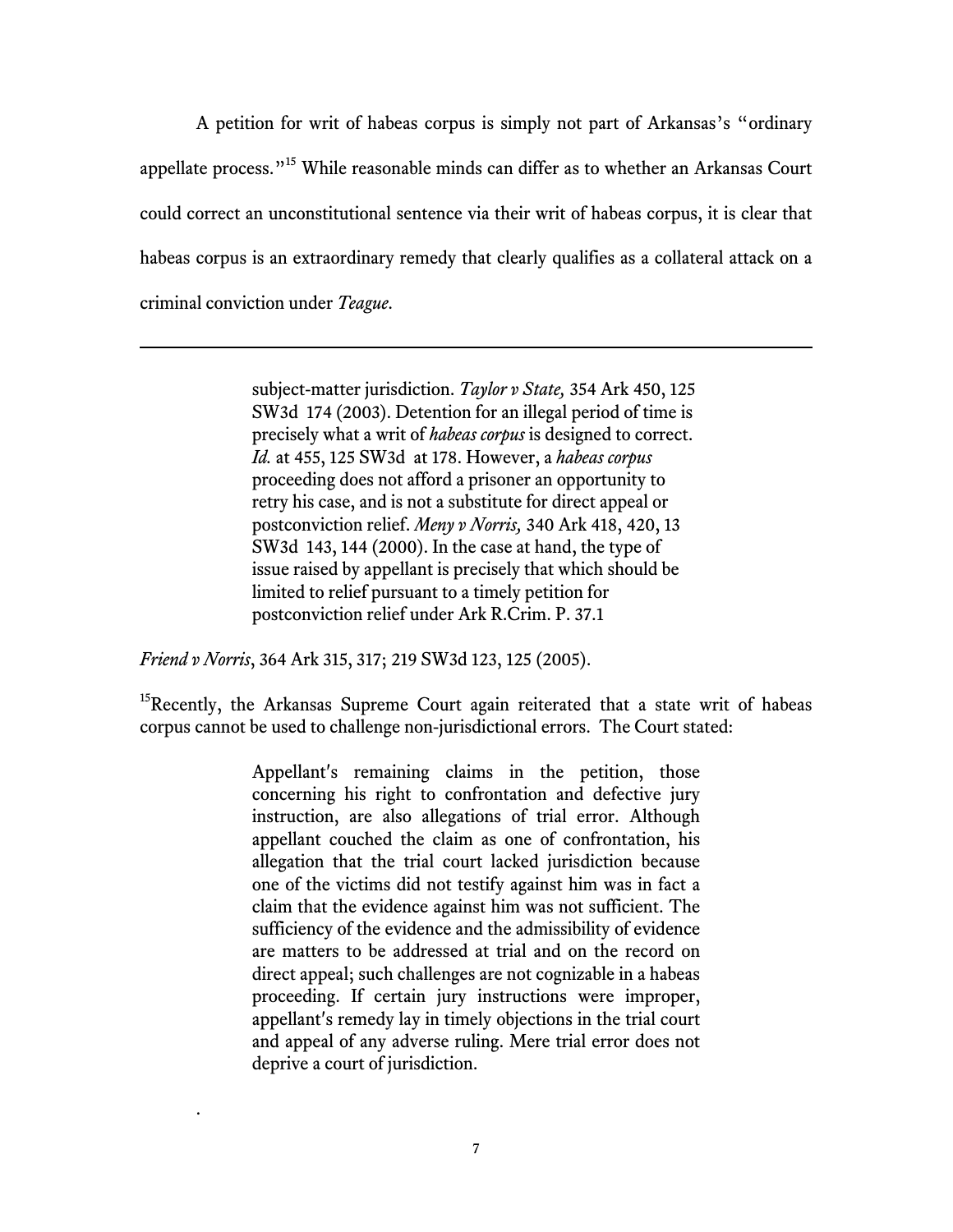*b. Jackson v Norris was unquestionably on collateral review by the time it reached the Supreme Court. Mr. Jackson conviction and direct appeal had long predated the Roper/Graham/Miller Trilogy; he had let the time for filing a petition for direct appeal lapse and was proceeding on an extraordinary writ in the state courts. The U.S. Supreme Court could only have given Mr. Jackson the benefit of its ruling if*  Jackson v Hobbs *was fully retroactive.*

*Jackson v Hobbs* (known as "*Jackson v Norris"* before it reached the U.S. Supreme Court) was a collateral challenge to his criminal conviction. Kuntrell Jackson was sentenced to life imprisonment without parole for felony murder occurring during a robbery incident on in 1999, less than three weeks after his 14th birthday.

The State's evidence showed that Mr. Jackson and two older boys were walking through a housing project when they started thinking about robbing a local video store.<sup>16</sup> Mr. Jackson was the lookout while the two other boys robbed the store. One of the other boys shot the video store clerk when she threatened to call the police.

The prosecutor chose to charge Mr. Jackson as an adult with one count of capital felony murder and one count of aggravated robbery. Following the trial court's refusal to transfer the case to juvenile court,<sup>17</sup> he was convicted of capital felony murder and aggravated robbery. The trial judge was required under Arkansas law to give the defendant a non-parolable life sentence. The Arkansas Supreme Court upheld his

<sup>16</sup> *Jackson v State,* 194 SW3d 757, 758 (Ark. 2004).

<sup>17</sup> *Jackson v State,* No. CA 02-535, 2003 WL 193412 (Ark Ct App Jan. 29, 2003),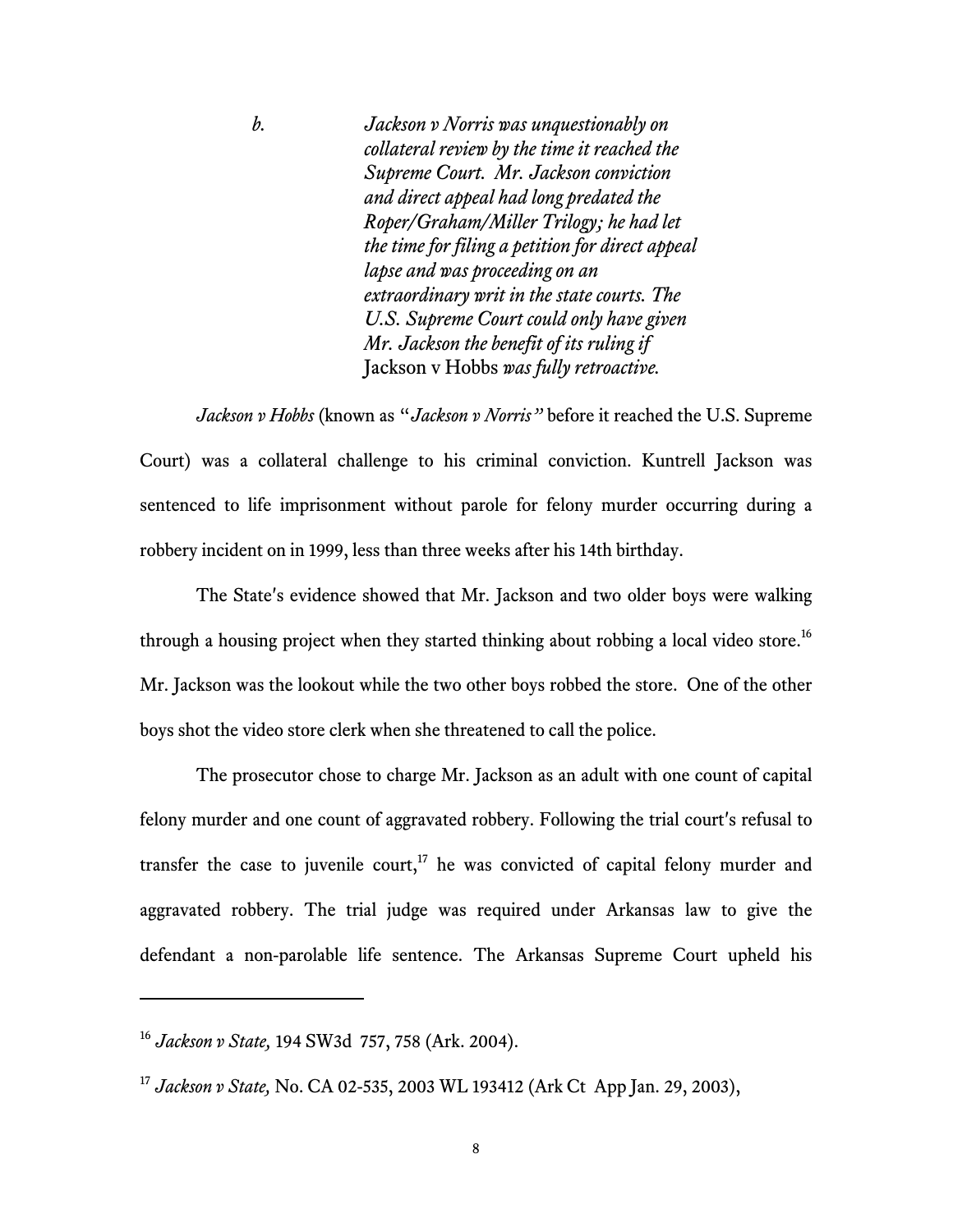conviction without commenting on the sentence.<sup>18</sup> Mr. Jackson did not seek postconviction review.19

In 2008, following the Court's decision in *Roper v Simmons,* 543 US 551 (2005), Mr. Jackson filed a petition for habeas corpus under Arkansas Code § 16-112-101 *et seq*. His petition argued that the Eighth and Fourteenth Amendments prohibit a mandatory sentence of life without parole for a 14-year-old child who was not the trigger person and who did not intend to kill. The State filed a motion to dismiss. The state circuit court granted the State's motion.

Mr. Jackson appealed to the Arkansas Supreme Court. While his appeal was pending, the Court decided *Graham v Florida,*<sup>20</sup> holding that juveniles cannot be sentenced to life without parole for non-homicide offenses. He was granted leave to file a supplemental brief regarding *Graham.* The Arkansas Supreme Court affirmed his sentence in 2011.

The Court started by discussing the narrow nature of the writ before them: $^{21}$ 

A writ of habeas corpus will only lie where the commitment is invalid on its face or where the court authorizing the commitment lacked jurisdiction. The writ may be granted where a petitioner pleads either facial invalidity or lack of jurisdiction and makes a "showing, by affidavit or other evidence, [of] probable cause to believe" he is so detained.

<sup>19</sup> *Id.*

.

<sup>21</sup> *Jackson v Norris*, 2011 Ark 49 (2011), *cert gtd* 132 S Ct 548 (2011) and *rev'd and remanded sub nom. Miller v Alabama*, 132 S Ct 2455 (2012) (some citations omitted).

<sup>18</sup> *Jackson,* 194 SW3d at 762.

<sup>20</sup> *Graham v Florida*, 560 US 48, 130 S Ct 2011, 2021–23, 176 L Ed2d 825 (2010).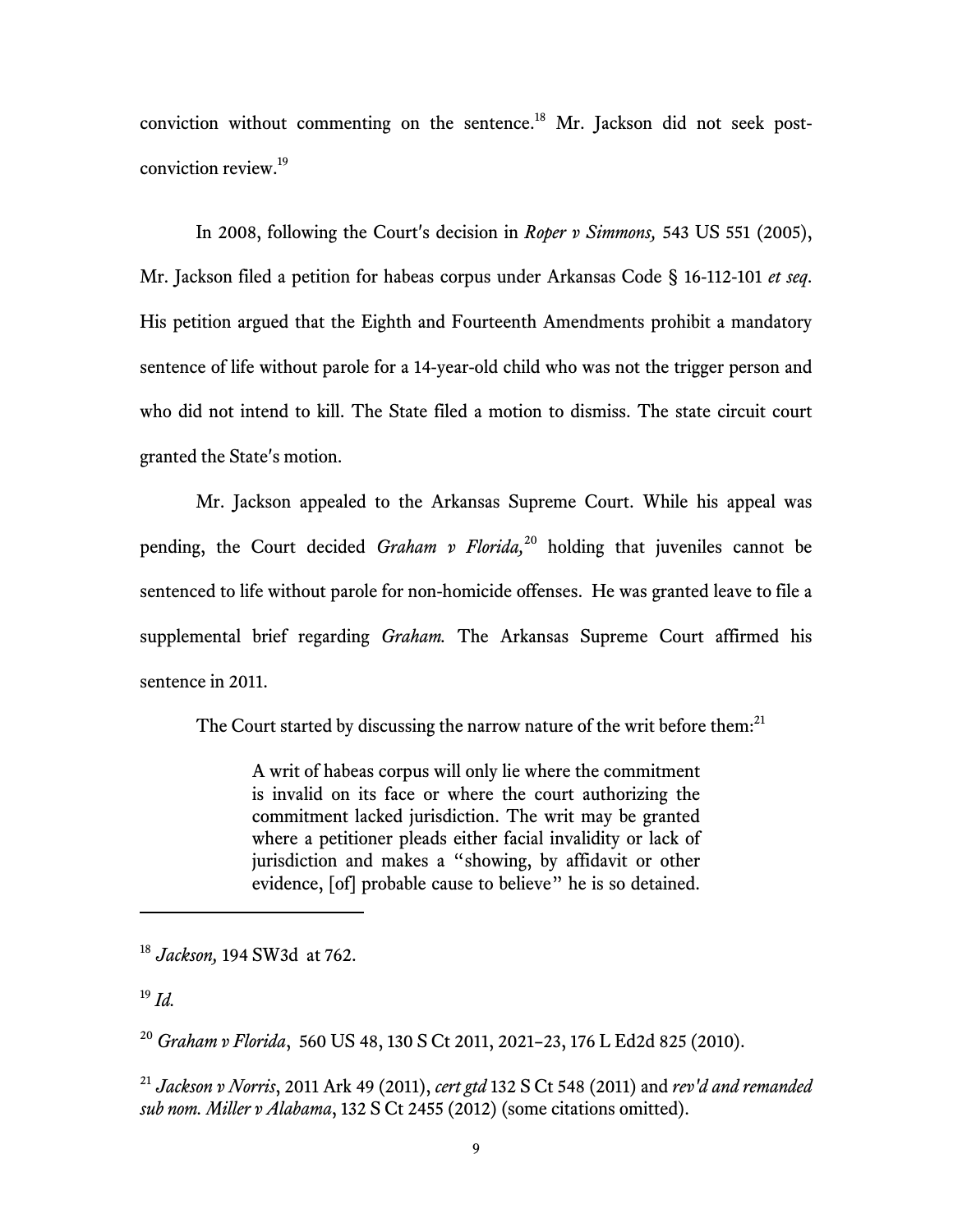*See* Ark.Code Ann. § 16–112–103 (Repl.2006). This court has recognized that detention for an illegal period of time is precisely what a writ of habeas corpus is designed to correct.

Turning to the merits, the Court stated: "[t]he [United States Supreme] Court's holdings in *Roper* and *Graham* are very narrowly tailored to death-penalty cases involving a juvenile and life-imprisonment- without-parole cases for non-homicide offenses involving a juvenile." A four-justice majority therefore "decline[d] to extend the Court's bans to homicide cases involving a juvenile where the death penalty is not at issue." Two justices dissented from the court's judgment. As was discussed in the other briefs in this case, the United States Supreme Court ultimately reversed this ruling.

As the foregoing discussion demonstrates, Mr. Jackson's petition was collateral. There is nothing in the state court record indicating that the State Supreme Court chose to adopt broader retroactivity as a matter of state law than is required by the United States Constitution. As the Iowa Supreme Court recognized: "There would have been no reason for the [U.S. Supreme] Court to direct such an outcome if it did not view the *Miller* rule as applying retroactively to cases on collateral review."<sup>22</sup>

Because Arkansas law provides such a tight window for filing post-conviction petitions, that Court has not had to the opportunity to decide whether*Teague v Lane* is part of Arkansas law<sup>23</sup>. A Westlaw search through the Arkansas database does not have

<sup>22</sup> *Ragland*, 836 NW2d at 116.

<sup>23</sup>*Teague v Lane*, 489 US 288; 109 S Ct 1060; 103 L Ed 2d 334 (1989).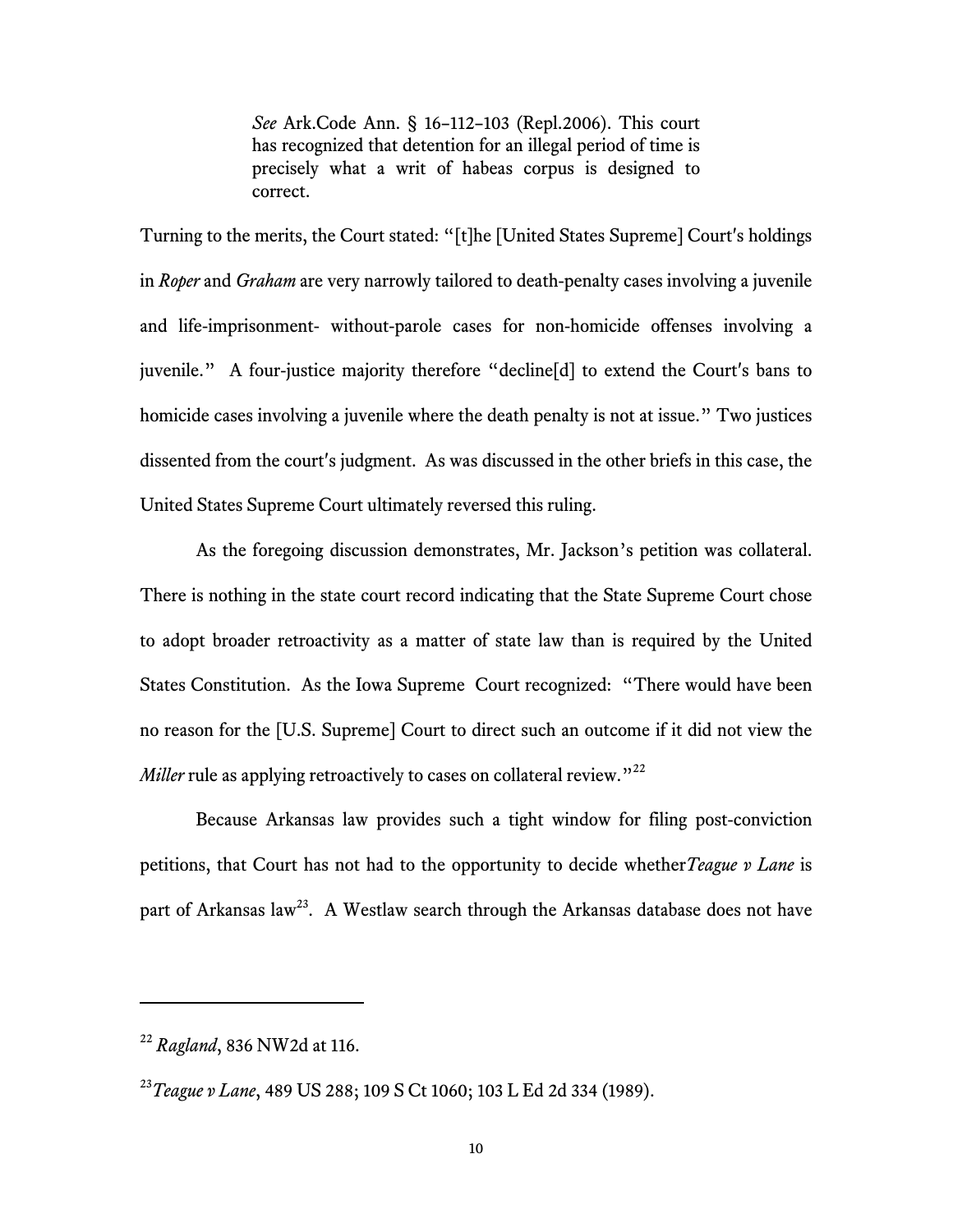any "hits" on either *Teague* or *Danforth v Minnesota*. 24 A review of Arkansas case law, however, shows that the Court has generally declined to apply new rules retroactively to state habeas corpus proceedings. Even Rule 37.1 petitions are considered very narrow grounds for relief under Arkansas law and the Court has said that they cannot be a substitute for an appeal.<sup>25</sup> Mr. Jackson's case was finalized and he had nothing in the Courts when the Court decided *Roper v Simmons* – the seminal case in this area. The fact that the Arkansas Supreme Court stated that his issues do not have merit is not evidence that the Court was choosing to waive retroactivity of the issue. The Court was simply choosing to utilize the simplest method to deny an argument that they believed had no merit.

In *Engram v State*, 360 Ark 140, 154; 200 SW3d 367, 375 (2004), the Court stated that a state writ of habeas corpus should be permitted to collaterally challenge a death sentence where there was an intervening decision that placed severe limits on when the mentally retarded could be executed. The Court disagreed noting:

> Finally, Engram suggests that he might be able to pursue some form of state *habeas* relief, since there is no time limit on filing a petition for writ of *habeas corpus* based on an illegal sentence. *See Renshaw v Norris,* 337 Ark. 494, 989 S.W.2d 515 (1999) (to impose time limits on *habeas* relief "would contravene the proscription against suspending the right to *habeas corpus.*"). However, a writ of *habeas corpus* will only be issued if the commitment was invalid on its face, or the sentencing court lacked jurisdiction. *See Flowers v. Norris,* 347 Ark 760, 68 SW3d 289 (2002). Clearly, the

<sup>24</sup>*Danforth v Minnesota*, 552 US 264; 128 S Ct 1029; 169 L Ed 2d 859 (2008). In *Danforth*, the Court noted the under a *Teague* analysis a state supreme court may give broader application to a new rule than is given by the United States Supreme Court.

<sup>25</sup> *Hayes v State*, 280 Ark 509; 660 SW2d 648 (1983).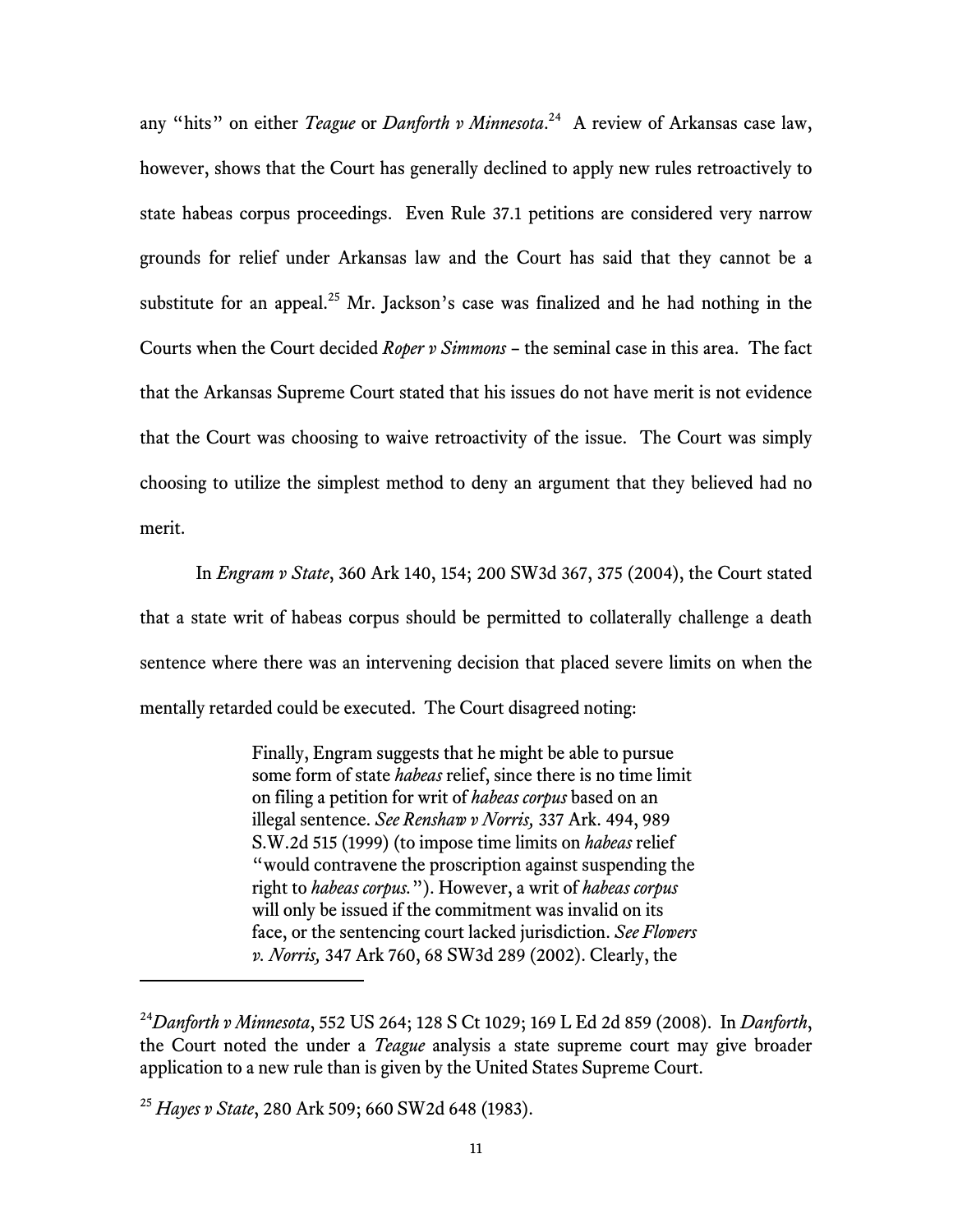sentencing court in Engram's case possessed jurisdiction, and because Engram failed to get a ruling from the court that he was mentally retarded, the sentence of death was not invalid. Therefore, state *habeas* relief is not a proper avenue for Engram.

Absent some indication from the Arkansas Courts that they were voluntarily choosing to grant broader retroactivity in this area of law than required under *Teague*, the Court could only grant Mr. Jackson relief if its ruling was retroactive. This Court cannot infer this.

As was noted by Mr. Carp, the Court was fully aware of the retroactivity issue. It was cited by both the amicus (opposing Mr. Jackson) and the dissent in *Miller/Jackson*.<sup>26</sup> This Court should not regard the Court's decision to take both a direct review and collateral review case as an oversight. The Court was acutely aware of what it was doing and did so intentionally.

On remand, the Arkansas Supreme reversed itself and remanded the matter to a different court for a new sentencing hearing. The Court further stated that Mr. Jackson should be sentenced using the State's discretionary sentencing guidelines.<sup>27</sup>

<sup>26</sup> *See* Brief, *National Association of Organization of Victims of Juvenile Lifers in Support of Respondent, Miller v Alabama, Supreme Court No. 10-9646*, p. 22 (par 2 & n. 8); 132 S Ct at 2477, 2480, 2481 (Roberts, C.J., dissenting) (noting that the ruling would effect 2,000 sentences). Justice Roberts numbers would only be correct if the ruling was retroactive.

 $27$  The Court's retroactivity analysis at this point was partially influenced by the State's concession of error. ""We agree with the State's concession that Jackson is entitled to the benefit of the United State's Supreme Court's opinion in his own case. *See Yates v. Aiken*, 484 U.S. 211, 218 (1988)." The Court finally stated: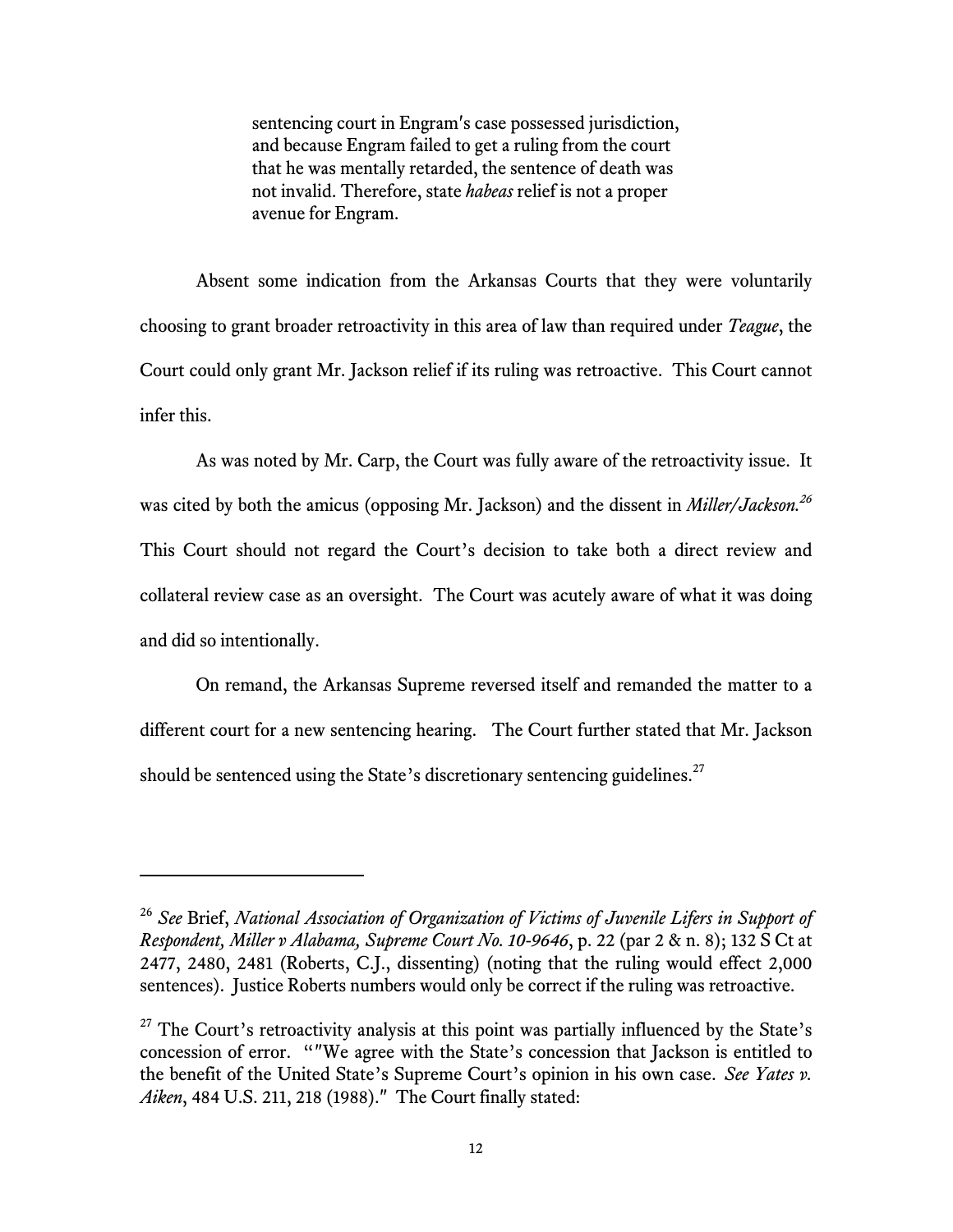## *c. The Kentucky Scheme Involved in Padilla v Kentucky is Not Analogous to this Case.*

*Padilla v Kentucky* does not change this. <sup>28</sup> Critics have argued that the Court's decision not apply *Padilla* retroactively in *Chaidez v United States<sup>29</sup>* negates this argument. The critics' argument is that because *Padilla* was on collateral review at the time that the Court reviewed it,<sup>30</sup> the Court's subsequent decision not to give it retroactive strengthens their argument. These critics fail to fully consider the limited nature of Arkansas's postconviction habeas corpus and the broad nature of Kentucky's. Under Kentucky law, an ineffective assistance of counsel claim functionally has to be raised on collateral review. $31$ A variety of ethical concerns make it virtually impossible for trial counsel to raise his/her ineffectiveness on direct appeal. In 2006, the Kentucky Supreme Court held that failure

> Finally, we are mindful that Jackson argues that as a matter of Eighth Amendment law, and because of the unique circumstances of this case, he cannot be sentenced to life imprisonment. However, it is premature to consider whether a life sentence would be permissible given that a life sentence is only one of the options available on resentencing.

<sup>28</sup>*Padilla v. Kentucky*, 559 US 356, 130 S Ct 1473, 176 L Ed 2d 284 (2010).

<sup>29</sup>*Chaidez v United States*, 133 S Ct. 1103, 185 L Ed 2d 149 (2013).

<sup>30</sup> Attorney General's brief, p. 23. *See also Johnson v. Ponton*, 3:13-CV-404, 2013 WL 5663068 (ED Va, Oct. 16, 2013) (employing a similar analysis to the Attorney General).

<sup>31</sup> *Leonard v Com.*, 279 SW3d 151 (Ky 2009).

l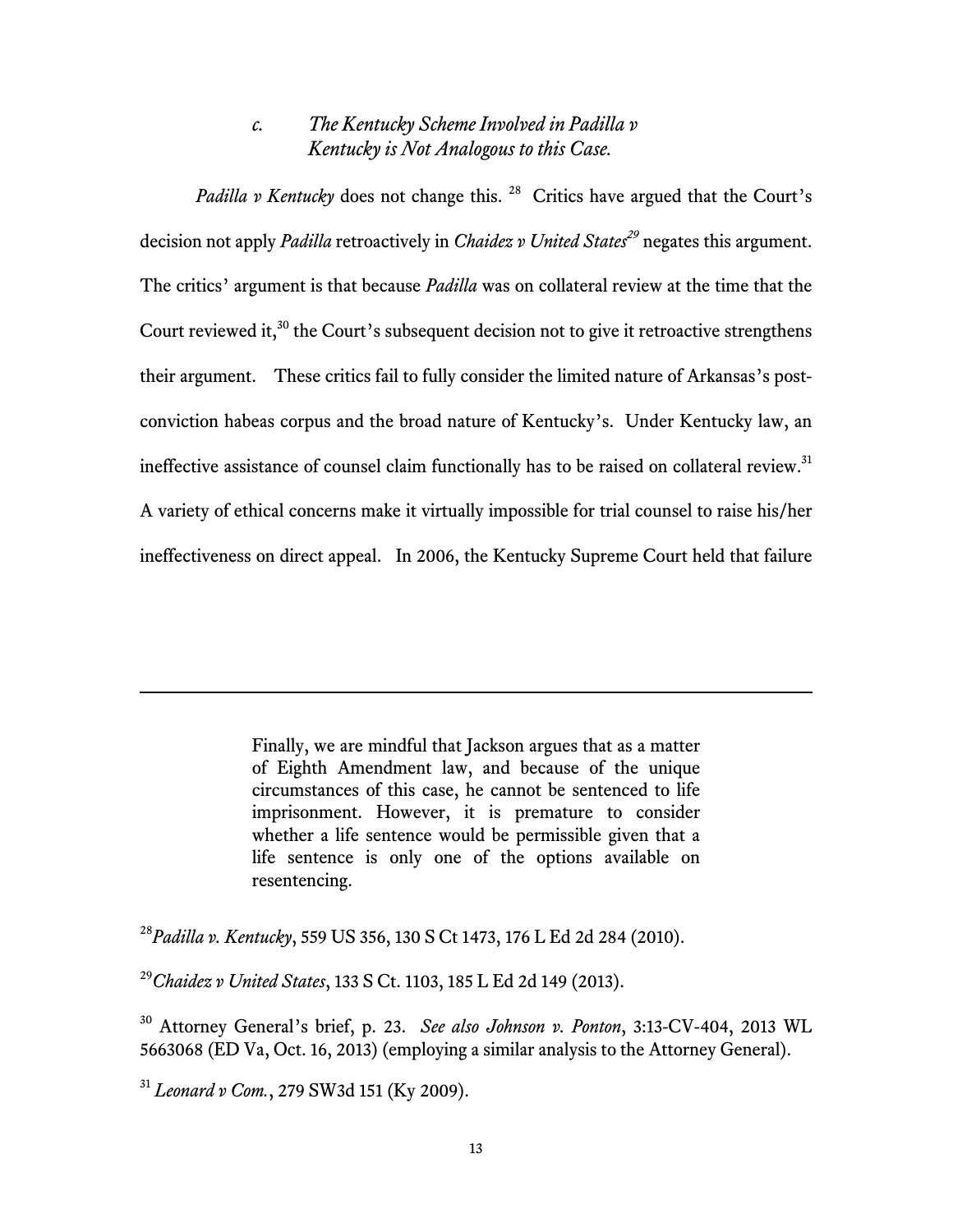to raise an ineffective assistance of counsel argument on direct appeal was not a procedural default.<sup>32</sup>

*Padilla* was decided by the Kentucky Supreme Court in 2008.<sup>33</sup> The Court rejected the defendant's challenge on the merit holding that there was no duty for trial counsel to inform Mr. Padilla of the collateral consequences and also that even if the advice was inaccurate on this collateral matter, this was not grounds for overturning the defendant's plea. Significantly, the Kentucky Court of Appeals has ruled for Mr. Padilla. It had said that "that counsel's wrong advice in the trial court regarding deportation could constitute ineffective assistance of counsel. It remanded Appellee's case to the trial court for an evidentiary hearing on his motion for RCr 11.42."34 *Padilla*'s post-conviction petition was effectively a continuation of the direct appeal.35 Conversely, *Chaidez* was a

j

 $35$ This point was made by the United States District of Massachusetts when it declined to apply Teague to a federal defendant in *United States v Payne*, 894 F Supp 534, 542 (D Mass, 1995). As the *Payne* Court pointed out, § 2255 proceedings are continuations of prior federal criminal proceedings. Elaborating on the continuous nature of § 2255 proceedings, Payne quoted from a leading habeas treatise:

> In contrast to the 'civil' and 'collateral' section 2254 remedy for state prisoners, the section 2255 remedy for federal prisoners bears the markings of an integral part of a continuous criminal proceeding that is segmented by no event or condition decisive of finality. This characteristic of section 2255 proceedings creates the possibility, ignored by

<sup>32</sup> *Martin v Com.*, 207 SW3d 1 (Ky. 2006).

<sup>33</sup> *Com. v Padilla*, 253 SW3d 482 (Ky 2008) *rev'd and remanded sub nom. Padilla v Kentucky*, 559 US 356, 130 S Ct. 1473, 176 L Ed. 2d 284 (2010)

<sup>34</sup> *Com. v Padilla*, 253 SW3d 482, 483-84 (Ky. 2008) *rev'd and remanded sub nom. Padilla v Kentucky*, 559 US 356, 130 S Ct 1473, 176 L Ed 2d 284 (2010)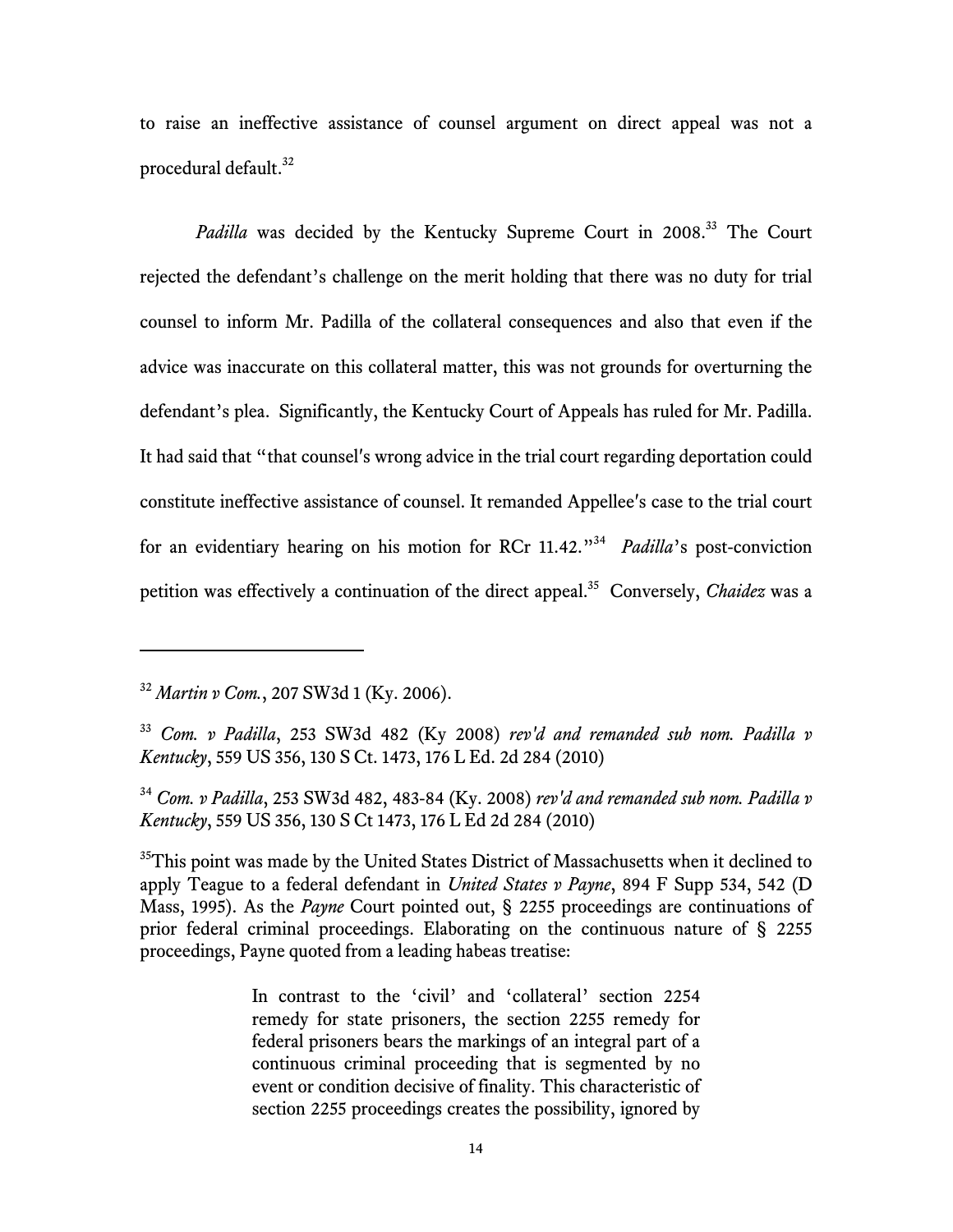coram nobis proceeding. *Coram nobis* is an extraordinary writ comparable to the proceeding Again, this needs to be contrasted with the Arkansas appellate court ruling which relied on the restrictive nature of its state writ of habeas corpus used by Mr. Jackson.

When viewed in this context, it is should be clear that the High Court has made *Miller* retroactive.

> most courts and commentators that have faced the issue, that Teague does not apply in section 2255 proceedings …."

.

Id. at 543 (quoting James S. Liebman & Randy Hertz, Federal Habeas Corpus Practice and Procedure § 22A.6, at 272-74 (Supp. 1993)); *see also* Christopher N. Lasch, *TheFuture of Teague Retroactivity, or "Redressability," after Danforth v. Minnesota: Why Lower Courts Should Give Retroactive Effect to New Constitutional Rules of Criminal Procedure in Postconviction Proceedings*, 46 Am Crim Rev 1, 66 & n.456 (2009) (favorably discussing Payne). *See also Reina-Rodriguez v United States*, 655 F3d 1182, 1190 (CA 9, 2011) (explaining that after *Danforth*, "there is now some doubt as to whether Teague applies to federal-prisoner petitioners").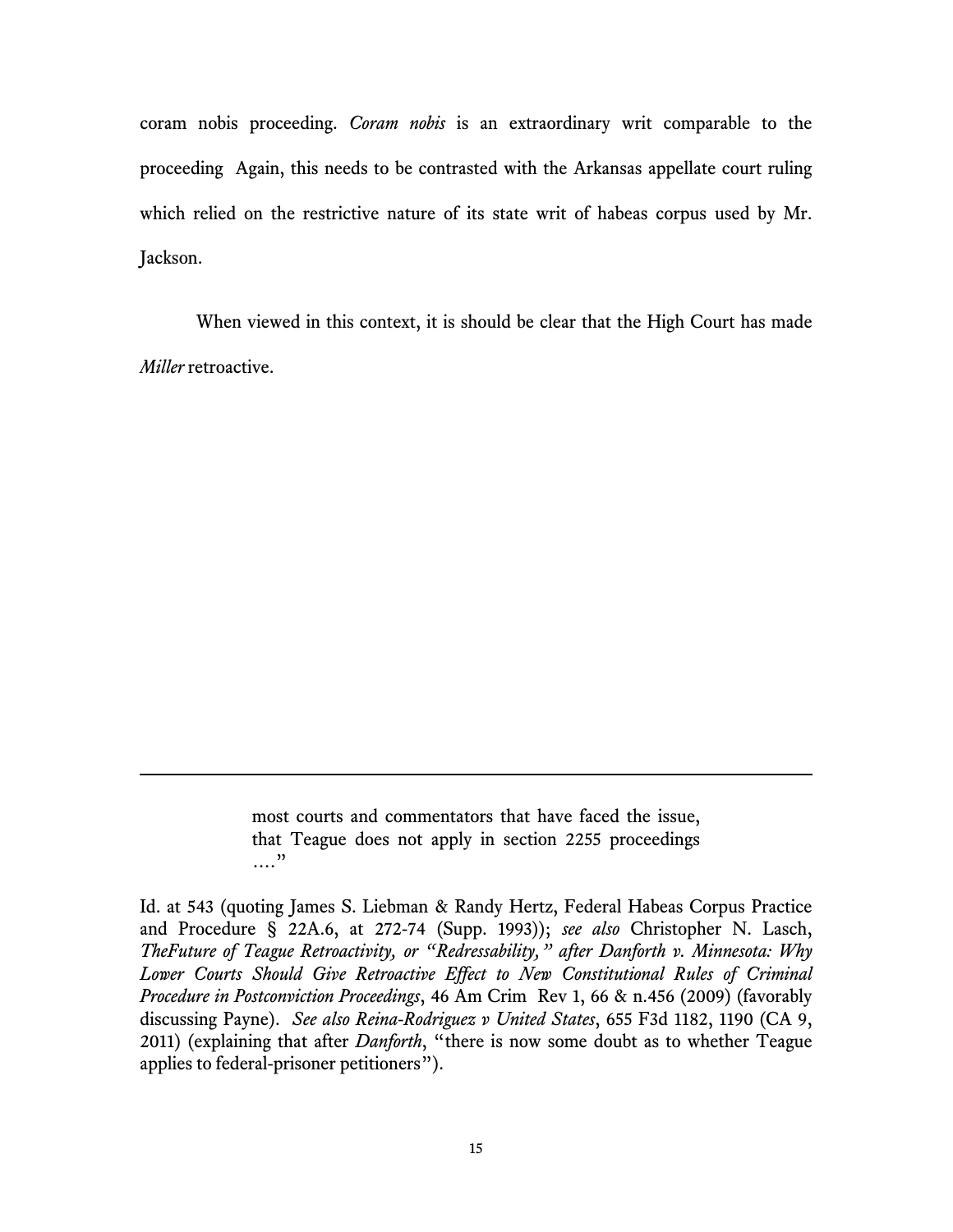### **Relief**

WHEREFORE, CDAM asks this Court declare that *Miller v Alabam*a is fully retroactive.

Respectfully submitted,

/s/Stuart G. Friedman

Stuart G. Friedman (P46039) Attorneys for CDAM 3000 Town Center, Suite 1800 Southfield, MI 48075 (248) 228-3322 Fax: (248) 359-8695 e-Mail: stuartgfriedman@me.com

Dated: February 27, 2014